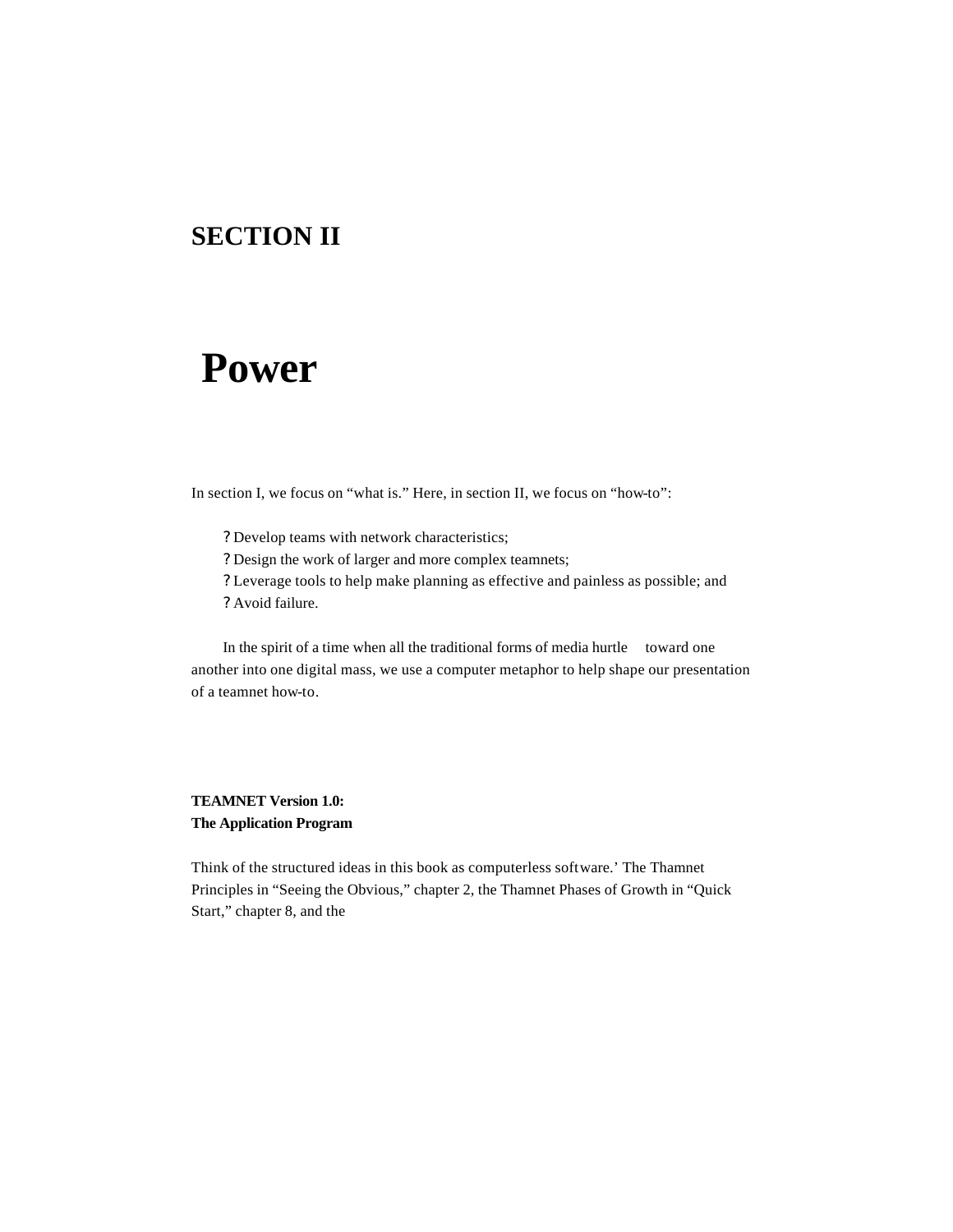Target Method in chapter 9, "Launching Teamnets," function like an application program. Just as spreadsheet or word processor designers provide general-purpose capabilities to handle information, we as software designers provide generic tools. You provide the content, and you use these tools to manage your specific information in your way.

Software applications help people do things they define as necessary to do. With each new application, the computer provides a new set of tools. By contrast, most mechanical devices are specialized; they do one thing well for as long as they last.

Cultures develop new metaphors as new technologies become dominant. The metaphors from the Bureaucracy Era are based on precision industrial machines, the mind-set that still pertains in traditional business cultures:

> *The mechanistic ideal is an organization that runs like a well-oiled machine, preferably with steering wheel, accelerator, and brakes.*

New metaphors emerge with the rise of information technology:

### *The 1990s organization is an open system with inputs, valueadded outputs, and feedback loops.*

In this book, we offer TEAMNET Version 1.0. Tomorrow, we hope Version 2.0 will reflect the experience of countless users of the original.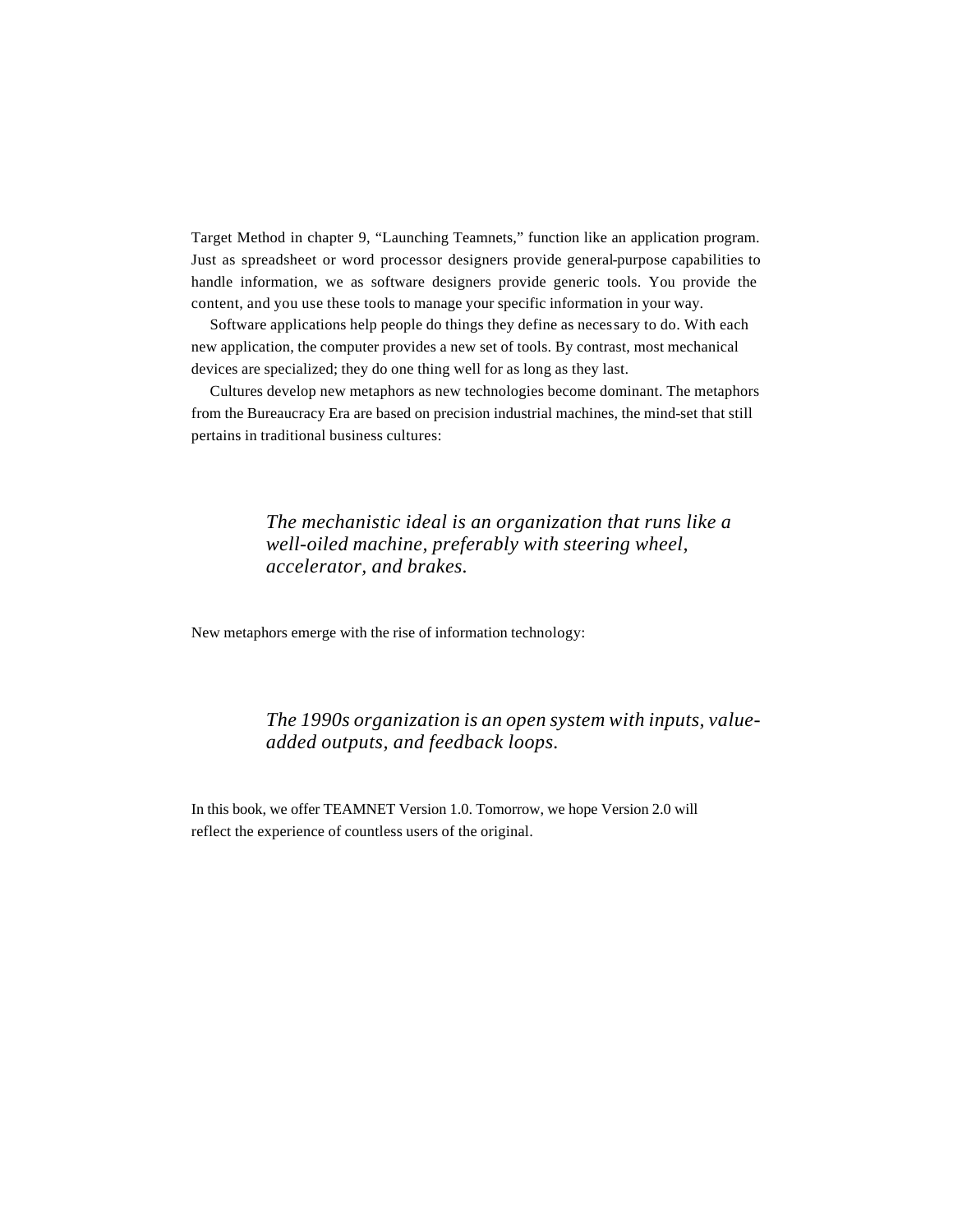## **How the TEAMNET 1.0 Manual Is Organized**

The TEAMNET 1.0 manual is organized in the same way as any good software manual. It starts simply and offers progressively more detail.

Chapter 8 is the "Quick Start" section:

- ? Use TEAMNET 1.0 right out of the box through the "Teamnet Checklist." Remove the shrink wrap, open the box, get out the "Quick Start" booklet, and begin.
- ? Apply the "Thamnet How-to" tutorial with sample problems to your situation. It introduces the application of the Teamnet Principles to process along with some basic facts of teamnet life.
- ? Use the Teamnet Phases of Growth (start-up, launch, perform, test, deliver) to do a quick planning run-through.

The basic "User Manual" begins in "Seeing the Obvious," chapter 2, and "Linoleum, Furniture, and Electrical Systems," chapter 3:

- ? The Five Teamnet Principles (purpose, members, links, leaders, levels) are the first thing to learn; they help you describe and navigate diverse organizational forms.
- ? The Co-opetition Dynamic (cooperation/competition) is intrinsic to every teamnet; don't leave home without it.
- ? The Thamnet Organization Scale (small group, large organization, enterprise, alliance, economic megagroup) is the basic pocket tool for applying the teamnet idea in your work group, your company, and your economic region.

"Launching Teamnets," chapter 9, gives you the workhorse techniques you need to get your teamnet off the ground:

? To scope the whole process that your teamnet must tackle, take your first pass at answering the five W's (who?, what?, when?, where?, why?) using the Target Method.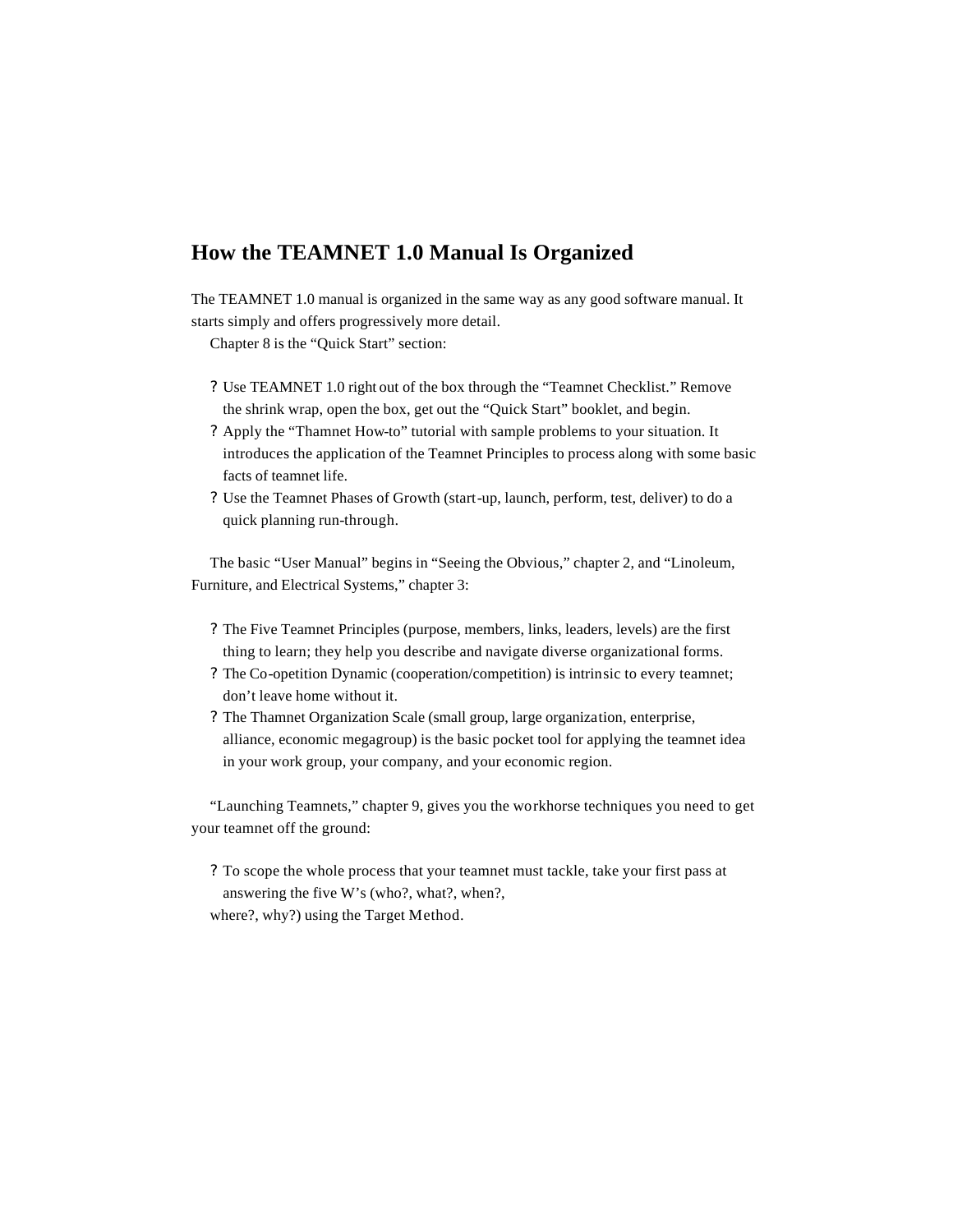- ? To launch your teamnet, develop the five T's (targets, tasks, team, time, territories) to drive a second planning pass.
- "Those That Do, Plan," chapter 10, is for the power user:
- ? Gain access to the rigor and discipline of the method, using data to plan, manage, and capture the learning of your teamnet.
- ? Put the teamnet conceptual tools together with a supporting set of existing software applications.
- ? Learn ancillary methods to improve meetings and increase communication.

"Rascals in Paradise: How Teamnets Fail," chapter 11, provides an in-depth look at some of the difficulties in networking:

- ? Spot some of the weak spots in teamnets and learn tips to avoid them; and
- ? See how much agreement there is on the basic pitfalls.

The Reference Section is the "advanced stuff" at the back of the manual. Designed for the serious programmer, not the casual user, here you find the equivalent of call routines, code interfaces, and translation tables.

- ? Relate traditional bureaucratic forms to teamnet types to help develop transition paths from traditional to 21st-century organizations.
- ? Make use of some core TEAMNET code and access the underlying systems philosophy of the program. Use them to build your own extensions to the TEAMNET platform.

It's easier than you think. You already are likely doing many of the approaches we suggest. The value we're adding is some order and missing parts to provide a new context for many capabilities you already have.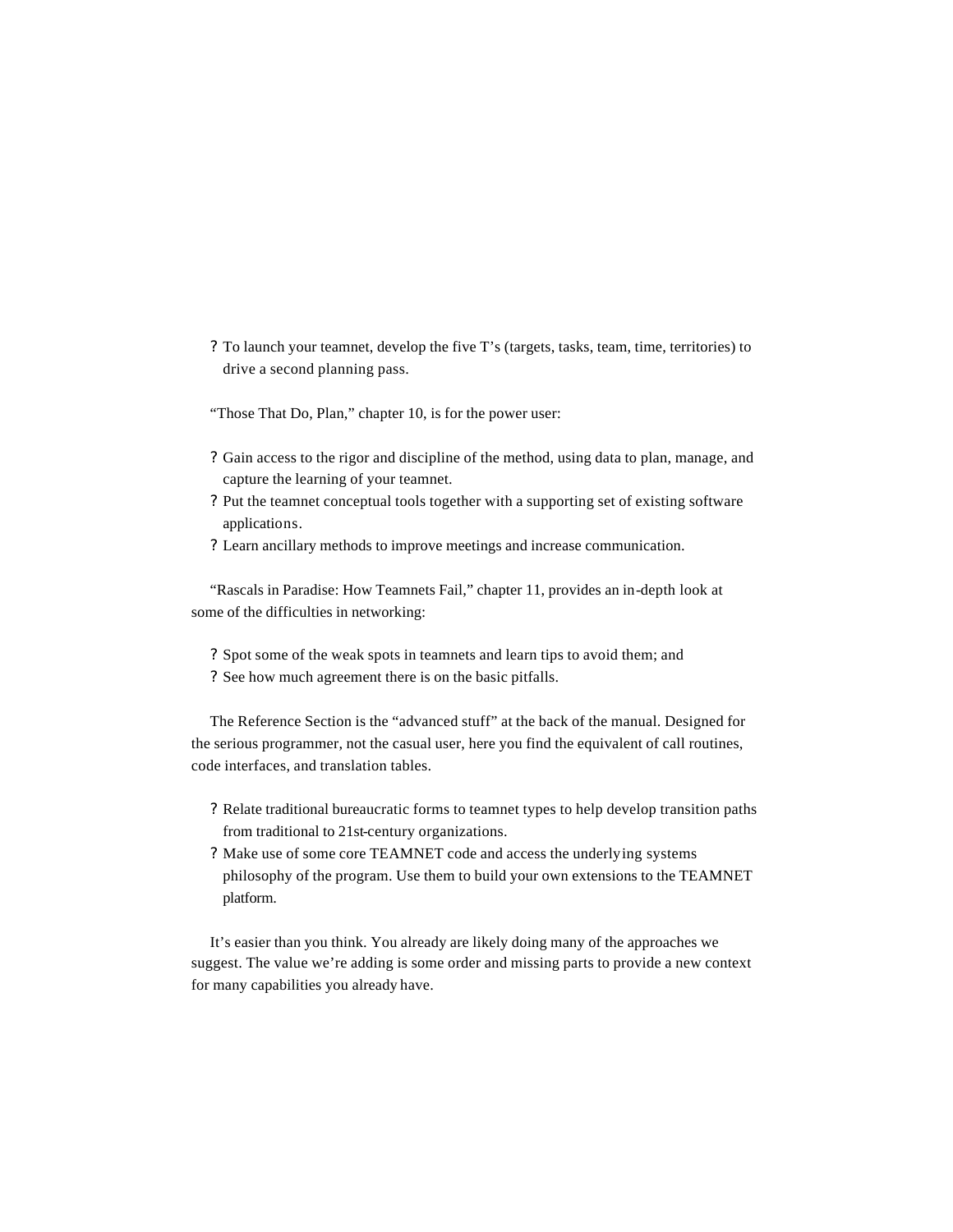

# Quick Start: Getting Your Teamnet to Click

How long does it take to build a house? If you go by the name of its videotape, the Building Industry Association of San Diego says there is such a thing as a *Four Hour House.'* However, if you watch the tape, actually a competition between two teams to see who could build their house faster, you find out the answer is actually 2 hours and 58 minutes. With extensive planning and a practice run, a 850-person team transforms a bare plot into a 1,500-square-foot, three-bedroom, two-bath, fully landscaped house with a fireplace, family room, and two-car garage in the time it takes to qualify for the Boston Marathon, under three hours.

The "Four Hour House" is a superb example of a teamnet, involving more than 140 firms, and excels at demonstrating the value of up-front planning. "We literally spent thousands of hours planning these houses. And that is not an exaggeration," says Randy Muelhein, a construction supervisor for one of the houses from J. H. Hedrick.<sup>2</sup>

For six months before the competition, the Building Industry Association (BIA) met every Thursday to coordinate the project. They also met with supervisors and city building officials. "What is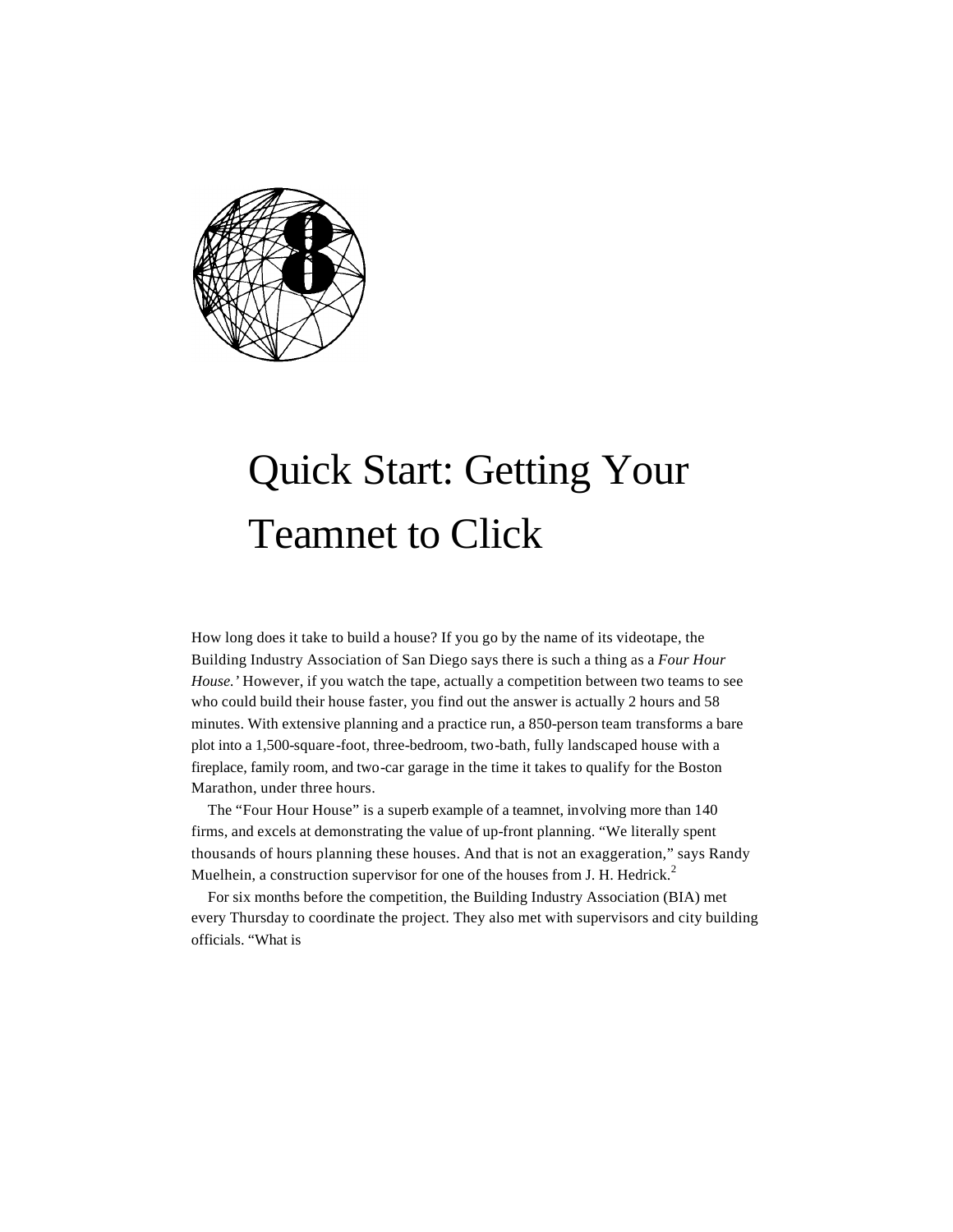important here is that we're cooperating on a project with the inspectors before the fact. It is something that can be done in the future to speed up the whole process," says then BIA president Ray Jessen.<sup>3</sup>Instead of the inspectors coming in when construction is complete to point out errors, they consult with the builders in advance to avoid costly rework.

Cooperation on the team is also noteworthy. "I've never seen the trades work together better. Normally, they're throwing hammers at each other. This time they're helping each other," says Nicholas Haluskey, senior building inspector.

Amazing as the Four Hour House is, even more remarkable is that a group of volunteers, working with knowledgeable trades people, can achieve the same results. On one of its "blitz builds," Habitat for Humanity, $4$  the nonprofit organization that builds low-cost, affordable housing, builds 10 houses in five days. Calculated according to an eight-hour day, these, too, are four-hour houses.

Like the people in San Diego, Habitat builders plan extensively beforehand, including construction of a test house on five prior consecutive Saturdays. They also publish an extensive manual that details all aspects of the blitz build, including floorplans, day-by-day construction supply lists, Gantt charts with hour-by-hour schedules, and strict quality criteria. Volunteers each receive a color code—red for highly skilled, orange for semiskilled, and yellow for unskilled—and a category assignment—ranging from crew leaders and runners to specialists and painting coordinators.

"To build a frame house in the United States, 20 people work on each shift. There's one supervisor who's in charge who's not hammering or nailing. I've highly skilled crew chiefs each have teams of four semiskilled and unskilled people working with them. When there's something difficult to do, they bring the crews together and ask for volunteers," explains Tilly Grey of Habitat for Humanity International.

Habitat has little problem getting volunteers for its projects. "They get such a high building a house. It's just magical to see a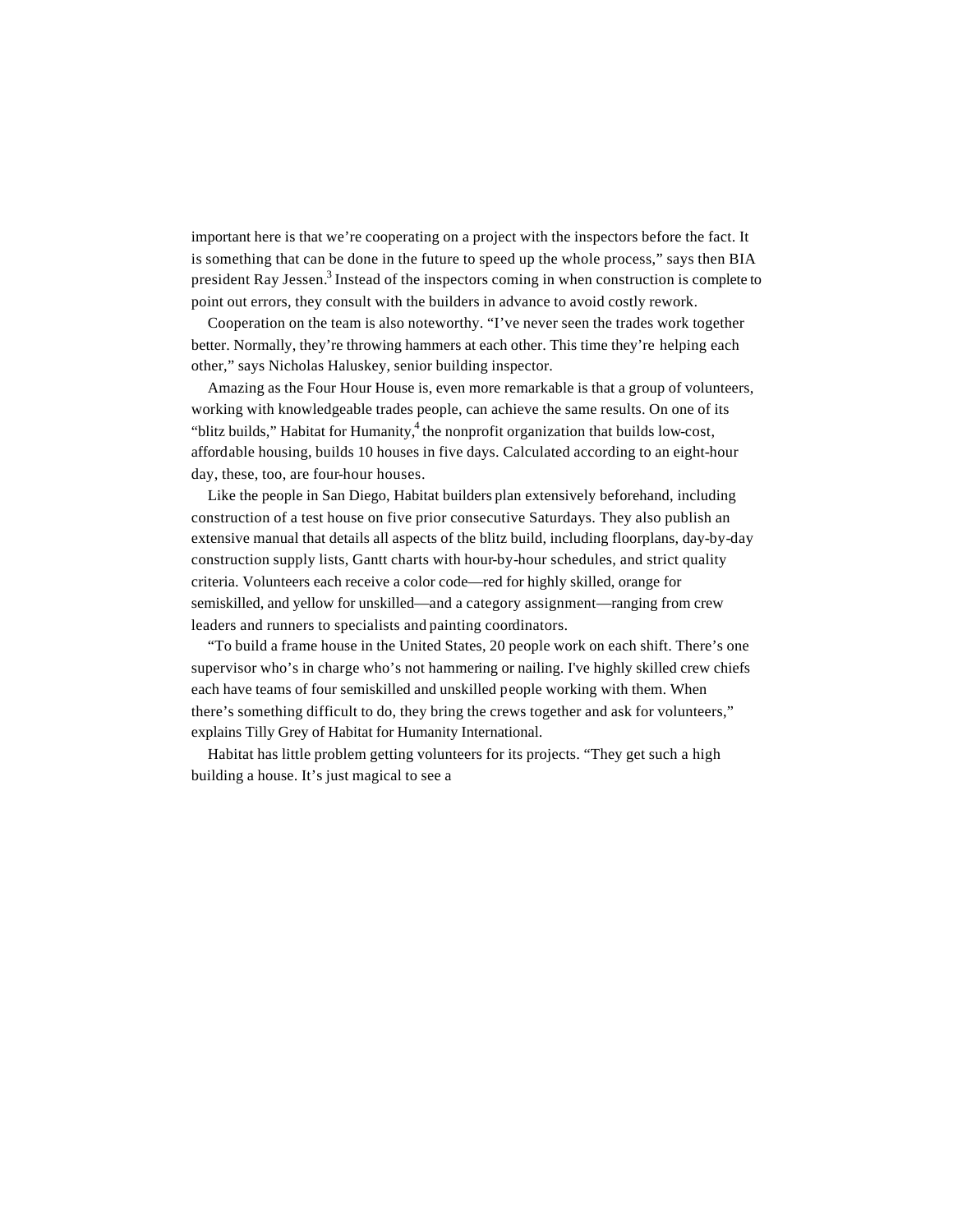house go up before your eyes," she says. The program is so popular that Elderhostel offers Habitat house building as one of its courses for older people**.**

Teamnets spring up all the time. They spontaneously erupt when something terrible happens, like a natural disaster.<sup>5</sup> People and organizations flock together to do something about it. When crisis intervention teams spend a few up-front moments defining objectives and modifying contingency plans, they work considerably better. When this doesn't happen, groups pay dearly for their lack of planning. The Four Hour House team proves that for the boundary crossing group, planning is the ultimate way to achieve goals. Without certain basic ingredients, you don't have a boundary crossing group. Check your teamnet against these criteria:

- ? The members of the group *cross traditional boundaries.*
- ? Members cooperate for *mutual benefit* in at least one area.
- ? Members can survive *independently* in business, sometimes competing against one another.

First look at the people who make up the group. Are they from different organizations, or does every one simply work for you? If you're just looking at the same people who appear on your traditional organization chart, then you're not looking at a teamnet. When your new chart starts to look a little messy, then you know you're on your way to *crossing traditional boundaries.* Scary as this may seem at first, messiness just happens to be a fact of life in teamnets.

Does the group that you have in mind have reason to cooperate? Is there some shared purpose to which everyone involved aspires? If so, there is a basis for cooperation for *mutual benefit* (although there are no guarantees).

Is the group made up of members who can manage on their own? When members leave the team, do they have some place to go or can they marshal the resources to continue? If so, they are *independent,* which may include competing with one another in other situations.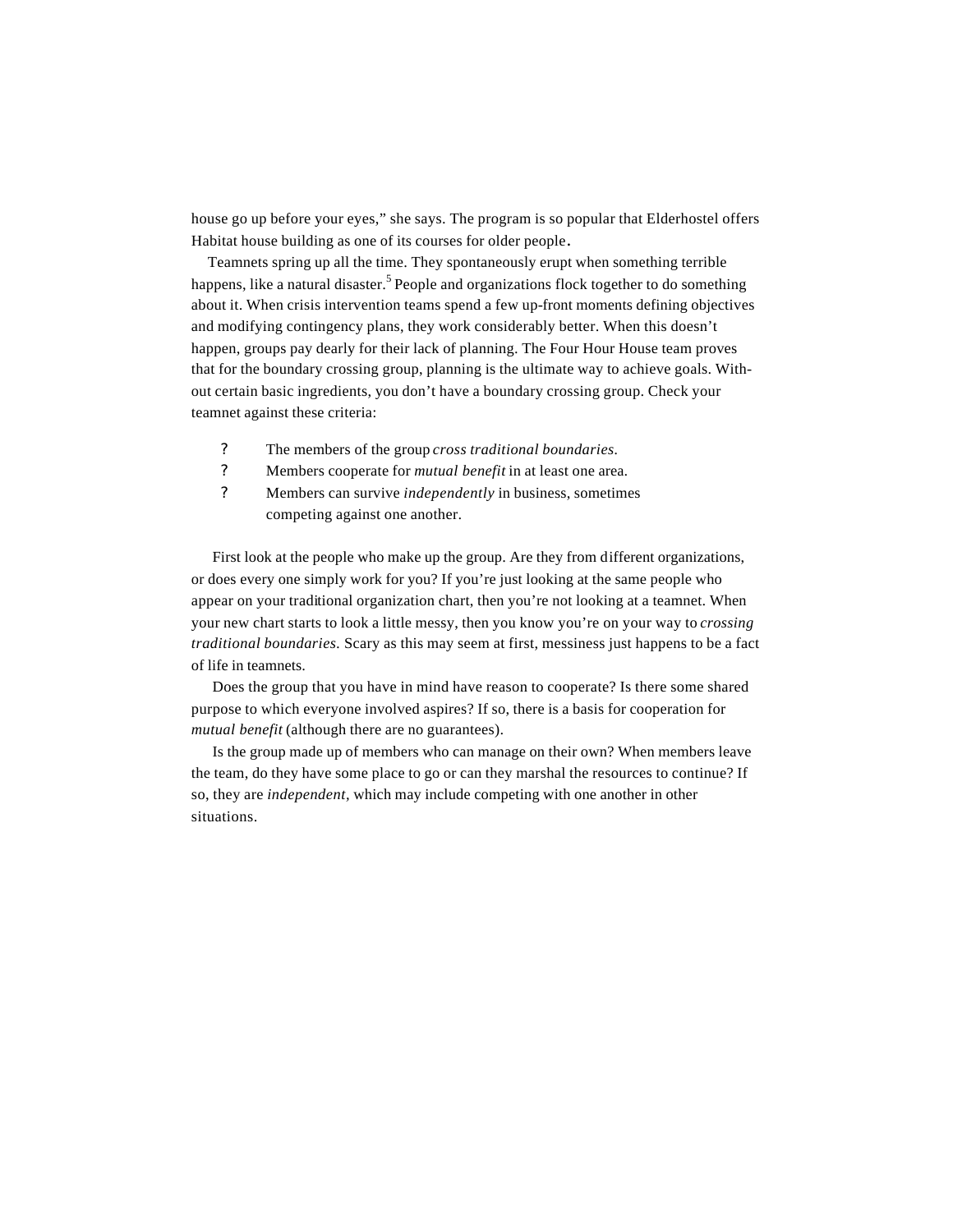## **The Teamnet Checklist**

"Okay. Go ahead. Do it." Have you ever fought hard to get approval for an idea, only to dread the final "Yes"? The difficult work of getting something off the ground kills many a great idea. "What now?" you gasp, when the germ of an idea must come to life. Exciting and exhilarating as beginnings of projects are, they are also tough.

> *The unknown can seem personally overwhelming. Mixing in other people and groups "some distance away" across boundaries only adds to the nervousness about the potential for success. They represent more help, of course, but getting more people involved brings its own problems. Then there's your unique problem to solve with a unique set of constraints and resources. And you don't want to reinvent any wheels. Whew!*

"I often dread the final go-ahead because I feel like I've had to sell my soul to get there, promising to do the impossible with the impoverished," says one senior engineering manager whose large high-tech company is downsizing like crazy. We offer guidelines, not prescriptions. Each situation is different. The players, place, and motivation are unique for any specific group that needs to cross boundaries. You bring the details and we provide a program in this section of the book so you can be more effective. *Think it through.* If you do nothing else, take the time to look at your overall problem. This is an excellent way to *get started.* For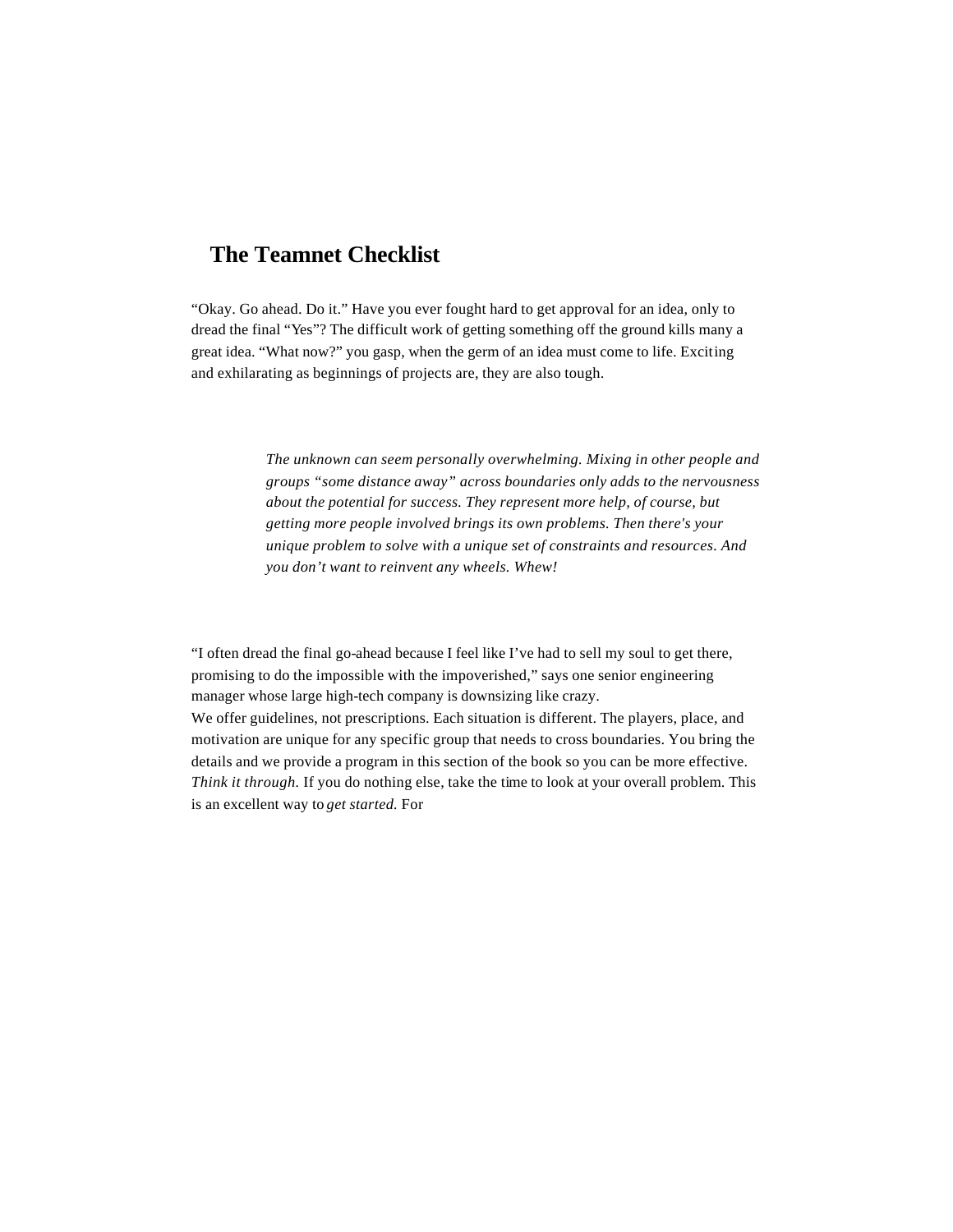teamnets, "beginning with the end in mind"<sup>6</sup> is not an optional exercise. It is an essential one. Discipline and control can come only from commonly held agreements and clear understanding of what the group needs to do. The next essential lesson is to *think it through more than once.* Iterate, iterate. Further flesh out the plan with each repetition. To make the iterations truly productive, consider as many potential downside risks as possible. More than one great project has died because its members have not been willing to think the unthinkable.

The key points to remember about teamnets number only a handful. Use these five questions as a checklist for assessing the teamnet potential of your group:

#### COMMON VIEW?

*Does your organization have a clear purpose?*

Define your *purpose.* It is at the top of the agenda for teamnets to work. If your organization or project has a clear purpose, you are well on your way to success. If you don't, this is the first hurdle to cross. Until the players agree on the purpose, they have no other work to do. Once you've agreed on a common purpose, you're on your way to knowing the tasks required to complete it.

#### COLLEAGUES?

#### *Are there other people besides you working toward the purpose?*

If you're not the sole champion of an idea and others work with you, then your group has *members.* These are the people who cross the boundaries. People identify with groups, and groups identify with people. Either way, a group takes off when a critical mass of people, each with an idea of the role he or she will play, becomes involved.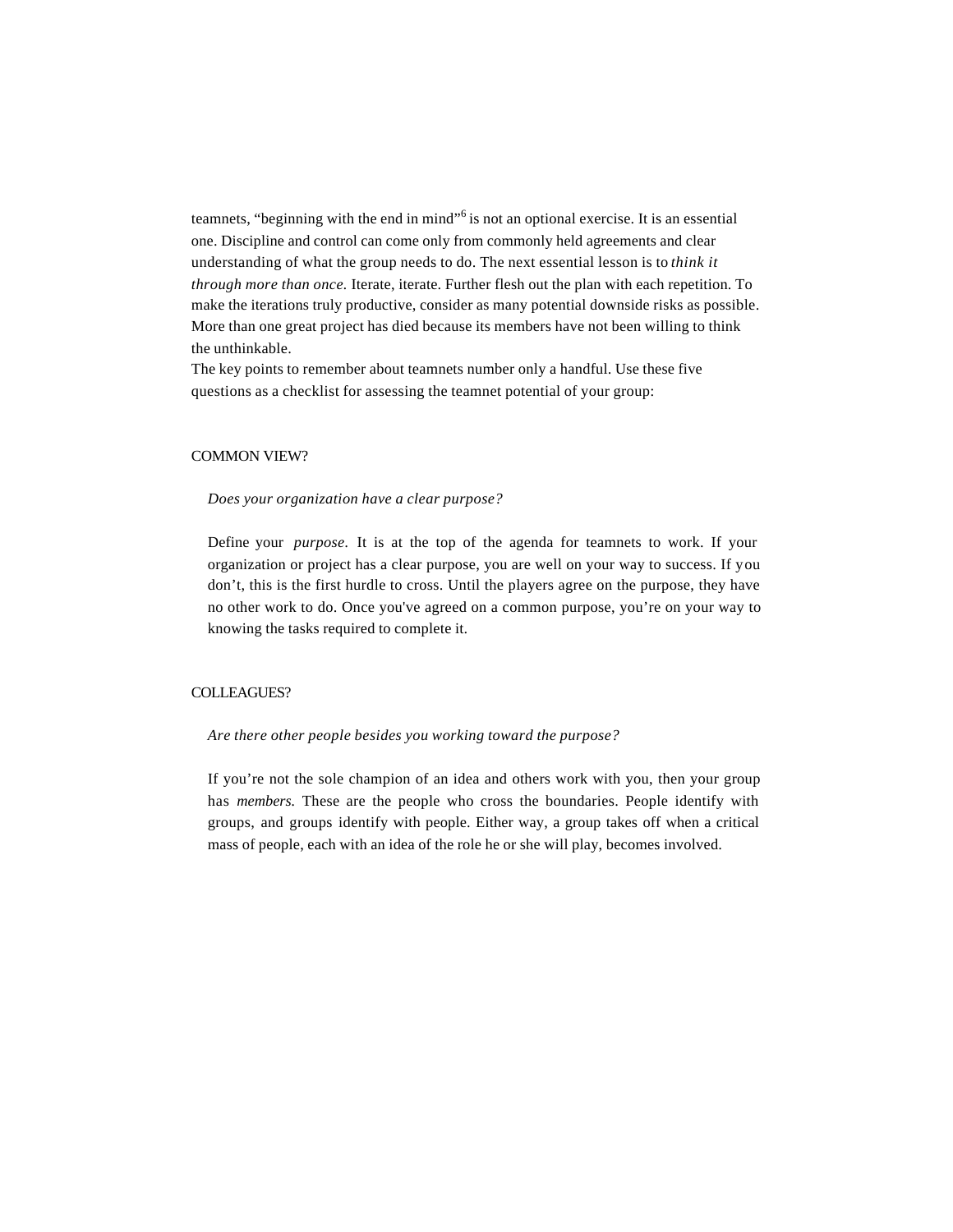#### CONNECTIONS?

*Do you have sufficient communication and relationships among you to effectively achieve the purpose?*

For a group to accomplish any goal requires interaction—meetings, phone calls, memos, letters, agreements, and the like. to interact, people need *links—both* the technology kinds (phones, paper, computers) and the people kinds (relationships and roles). When a group makes it to the point where people have multiple voluntary relationships among them and numerous, often used communication channels, it can get work done.

#### VOICES?

#### *Is there more than one leader in the group?*

Contrary to popular belief, in the case of teamnets, two heads—or more—are better than one. If only one person plays a leadership role, then the group is no different from a traditional organization. *Leaders* become known through the process of defining purpose and figuring out who's going to do what. Leaders are also followers.

#### INCLUSION?

*Can you "look up" and see that your organization is a part of a larger one? Can you "look down" and see the smaller parts that make up yours?*

If the group intends to effect long-term change, it must interact at multiple *levels* with other parts of the business environment. A teamnet needs relationships with larger systems of which it is a natural part. It also needs to recognize its own subgroup components.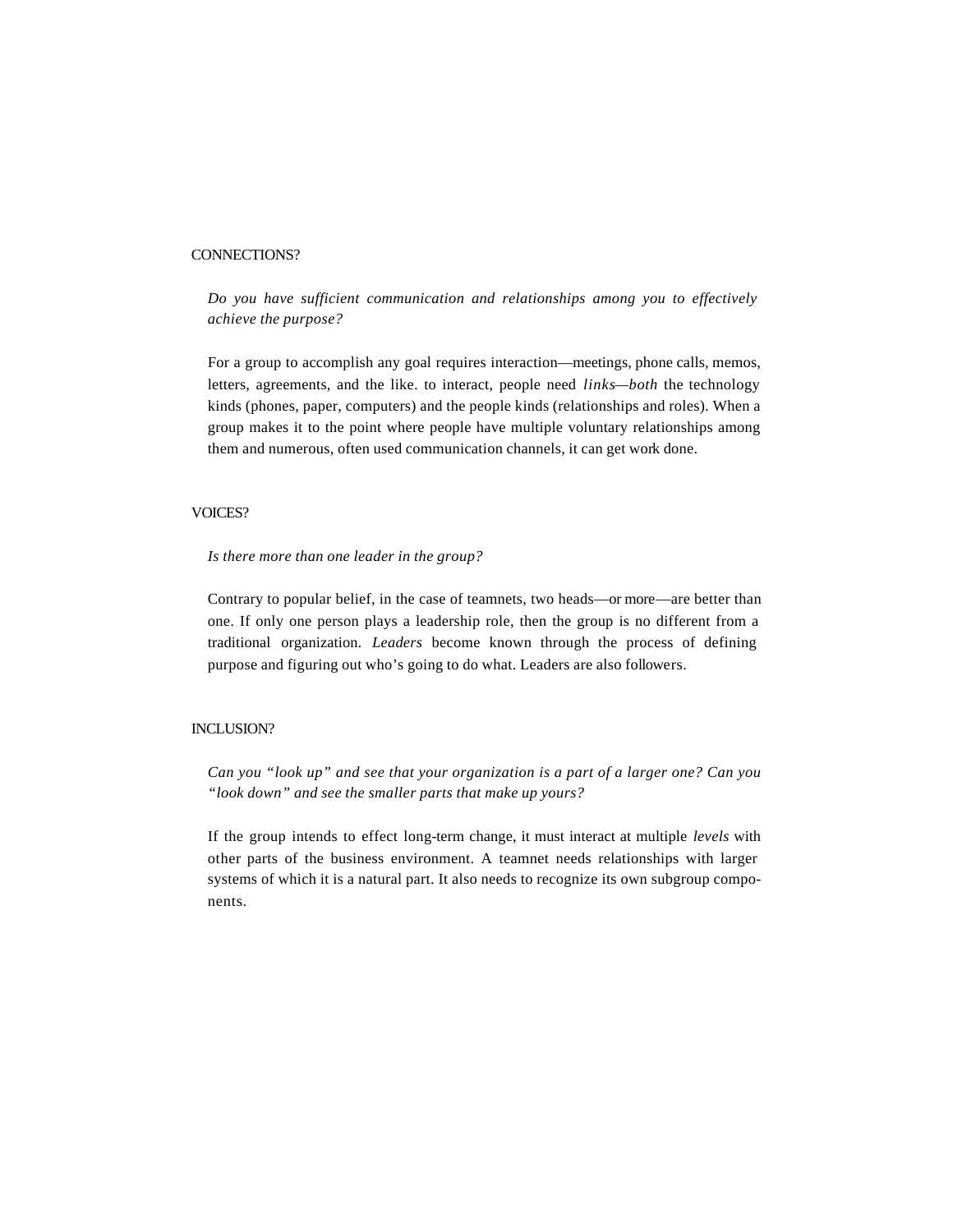Remember to keep a light touch while trying this out. It is very easy to fall into the trap of thinking that exhaustive attention to every detail in the process will ensure success. It won't, but it will wear people out. Beware overdoing it.

## **The Teamnet How-to**

As your organization, under pressure of change, migrates from a mechanistic hierarchy to an organic network, the future grows fuzzier. You lose the reductionist promise of prediction, but, through planning, gain the ability to *anticipate* the future.

In the real world of teamnet work, many things happen at once. A group process also plays out in something of a logical, relatively straightforward step-by-step sequence that develops over time. The Thamnet Checklist translates into a recipe, a plan to launch your group across boundaries. Take your group through these five steps:

Step 1. Clarify purpose by agreeing on mission and goals. Step 2. Identify members by defining who will be involved. Step 3. Create links by connecting people to one another in as many ways as necessary. Step 4. Multiply leadership to maximize the responsiveness of the group. Step 5. Integrate levels to maintain dynamic balance within and without the group.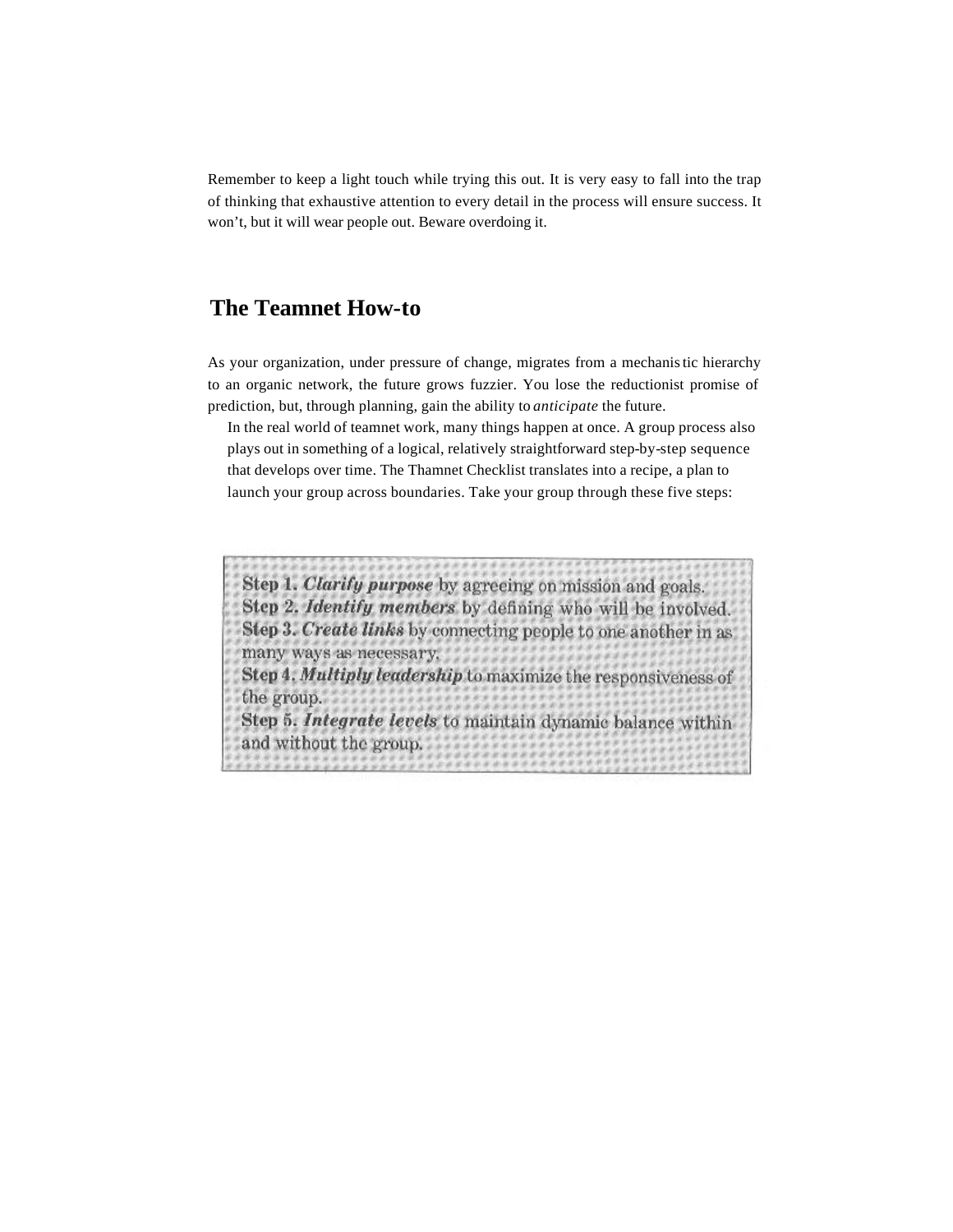#### STEP 1. CLARIFY PURPOSE

When producers at WGBH, Boston's public television station, get together to develop a new idea for a show, they call such exercises "retreats." Digital Equipment Corporation calls its planning sessions "Woods Meetings," because the original ones took place at founder Ken Olseh's New Hampshire home. One of the United States' last family-owned metropolitan newspapers calls them "think tanks." One consulting company calls them "summits." Many companies simply call them "offsites."

Regardless of what name they have, such meetings encourage people to step out of their everyday routines. together, they go through some sort of process to arrive at a shared view of the work to be done. Clear purpose is the secret of successful boundary crossing. All teamnets need to take this step, whether a joint venture, a new television project, a new self-help group, or a burgeoning political campaign.

Untouchable and invisible, purpose is sometimes hellishly hard to express. Rarely completely defined to everyone's satisfaction, it is nevertheless the bond that makes the impossible possible.

Deep commitment to a few basic tenets inspires groups. Statements of visions, core values, ideologies, missions, goals, objectives, and joint interests all point to the intangible "center" of a network, its defining characteristic. Common belief binds disparate people into a goal-oriented social organism.

#### *Groups cohere through shared purpose.*

Purpose throws an anchor into the future. It sets forth the endpoint of the journey and is the internal source of motivation that brings a group alive. Ironically, because a shared purpose can never be completely captured, it needs continuous and varied expression to be kept vital.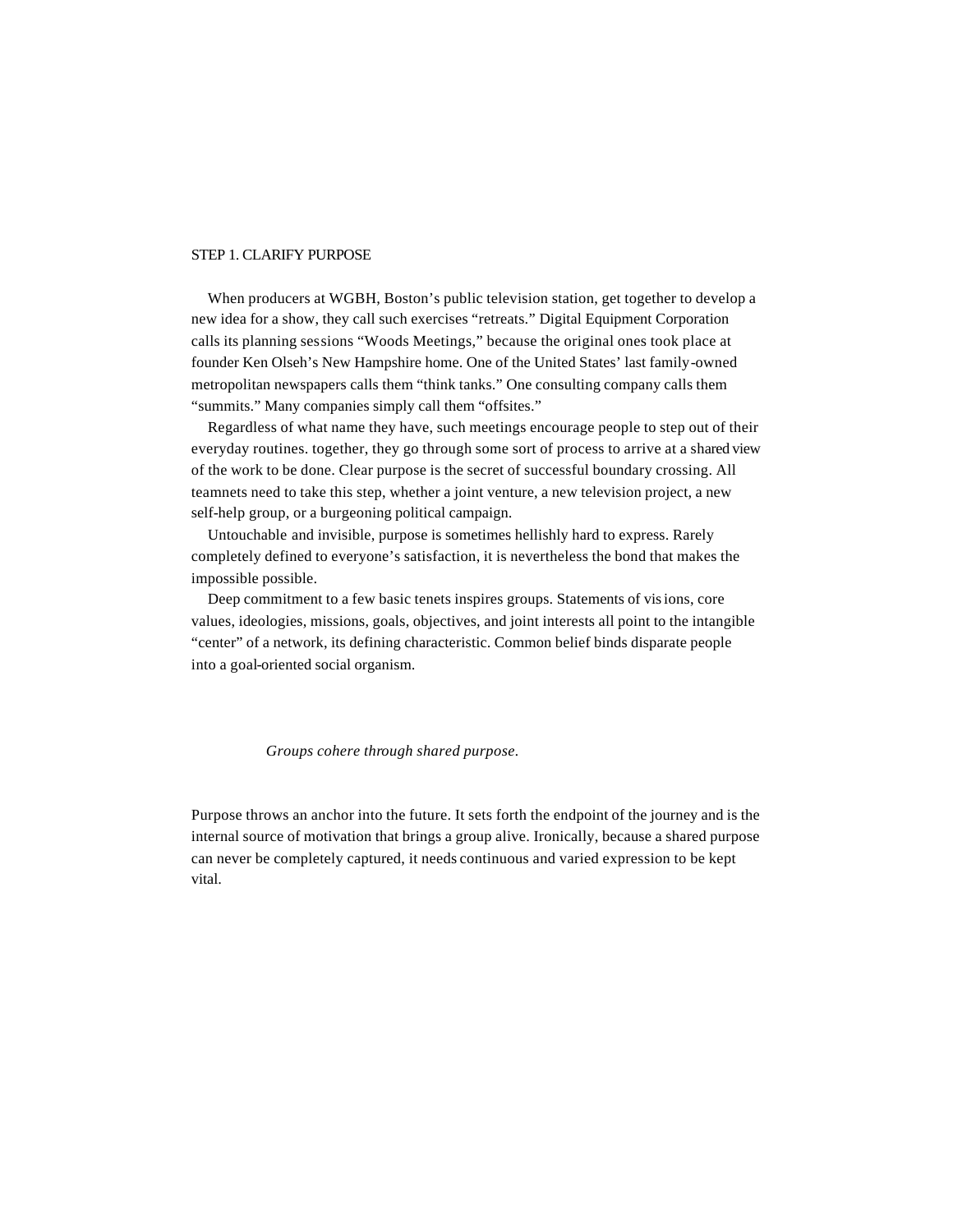#### *Purposes are processes.*

Boundary crossing teamnets "get a life" by carrying out their purposes. If purpose remains static and unrenewed, goals die and eventually so does the project.

People fail to realize that purpose is the vital ingredient that links investments to real business goals. To bring purpose to life, consider these possibilities:

? Hold a "project launch" meeting just to focus on purpose. The only agenda item is to clarify the purpose. Begin by brainstorming a list of key words that expresses your purpose. Group them by category, separate nouns and verbs, then write a sentence. Move on when you accomplish this mission.

? Come to the meeting prepared. Beforehand, gather all the existing renditions of the purpose: slogans, symbols, and mission statements already hanging on the wall. Send out a call to everyone for vision statements. Display them all on the walls. One firm quickly collected 39.

? Interview three active members of the group. Ask each to tell you the group's core beliefs. This standard consultant interviewing practice reveals the basic viability of the group. If people have the same basic picture, then the group is ready for takeoff. Three conflicting answers indicate trouble. We spent one day interviewing seven training directors in a 13,000-person technical organization, asking them to assess their shared purpose. Four aligned in one camp, two in another, and one stood in between. With irreconcilable objectives, the group was not able to move.

? Write down your group's lingo. This is your tribe's "language," the frequent phrases, acronyms, and nicknames, which are clues to what's really important. One new product development team produced T-shirts for each of its 20 members. Printed on the front was each person's favorite phrase. Before delivery to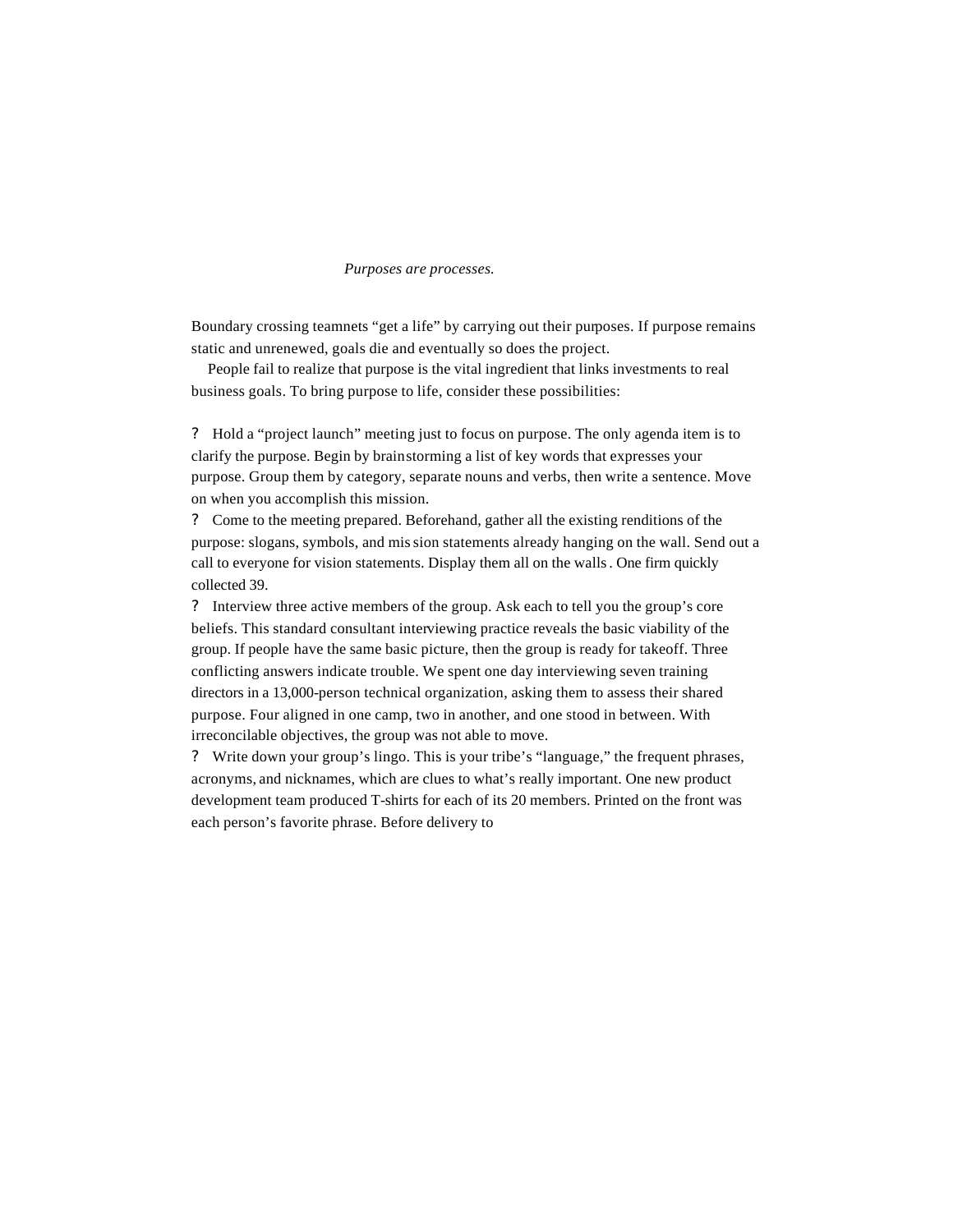its recipient, the group played "name the shirt," as people tried to figure out whom it belonged to.

? Clarifying the purpose doesn't have to take forever, and can usually be completed in a few meetings. Regardless of how long it takes, this step is crucial before proceeding.

#### STEP 2. IDENTIFY MEMBERS

A teamnet gets off the ground because a certain group of people makes a personal commitment to an idea. They tie abstract purposes to their flesh-and-blood actions and decisions. Identity is the basis of autonomy. It's a fundamental tenet of good psychology and of good business. It's the clear set of people—the members of a boundary crossing teamnet—that makes it happen. This is true whether you are undertaking an ad hoc project or putting into place a major multi-million-dollar development program that will permanently alter the future of your company.

The inspiration to create a teamnet usually results from the vision of a "spark plug" or two, people with a deep personal conviction. We first learned the term "spark plug" in the mid-1970s, when we worked with the U.S. Department of Commerce to develop a national fire prevention education program, the first of its kind in the United States. There we met Larry Paretta and Lonnie Jackson of Arlington Heights, Illinois, two of the United States' earliest fire prevention "networkers." As a fire fighter, Paretta had carried a dead two-yearold child out of a burning building. He knew the death would never have happened if people understood the fundamentals of fire prevention. Paretta became a crusader, along with Jackson, for fire prevention, traveling all over the country and advising the Commerce Department in its efforts. Everywhere Paretta went he told what he called his "sacred story," which moved people to action.

Often, a few spark plugs have an idea at the same time and find each other. However it happens, people begin to identify with one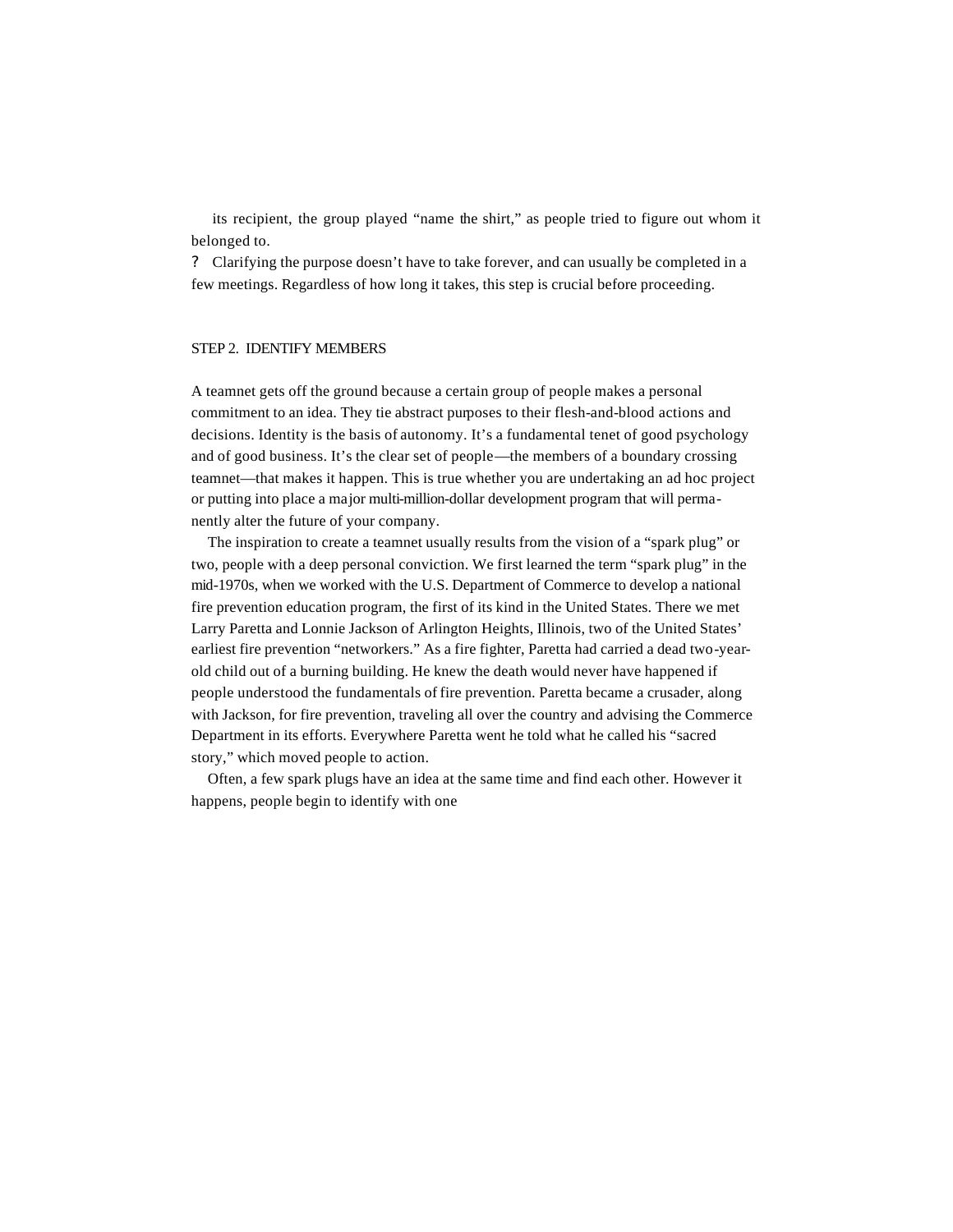another and before you know it, a group has jelled. In other situations, corporate strategy calls for a project or program that can be done only by crossing boundaries, as in the case of Conrail's Strategy Management Group.

There is a "proof" test for whether the members of your teamnet cross boundaries or just occupy another seat on the bureaucratic bus. Imagine mentally removing the head of the group. Do the parts survive? If the members also can stand alone, they're crossing boundaries. If removal of the control mechanism brings everything to a grinding halt, then bureaucracy most likely interlocks the parts.

? To identify members, name the key players. This is the hub of your group. Make a sketch of your group on a piece of paper. Put people's names near one another if they're in particularly close communication. Then draw the picture of whom the people in your teamnet connect to; whom do they communicate with?

? Call a membership meeting, specifically to create a directory. Include everyone who identifies with the group, then add the names of the other people they need to be in touch with. Don't just list individuals; include the names of groups, too. Publish as much contact information as possible as frequently as necessary.

? Remember that *not everyone* needs to be involved in everything. Research shows that in order for people to feel involved in something, they don't actually need to participate. They only have to feel that they can participate if they want to. Too much participation is just as costly as not enough. "An easy way to allow more people to participate is to make them part of the review process," says John Manzo, a senior engineering manager at Digital Equipment Corporation.

? Organizations need a variety of types of people to be successful. A group of all visionaries won't get any further than a group of solid tacticians. The best groups have people with skills in vision, theory, method, and communication.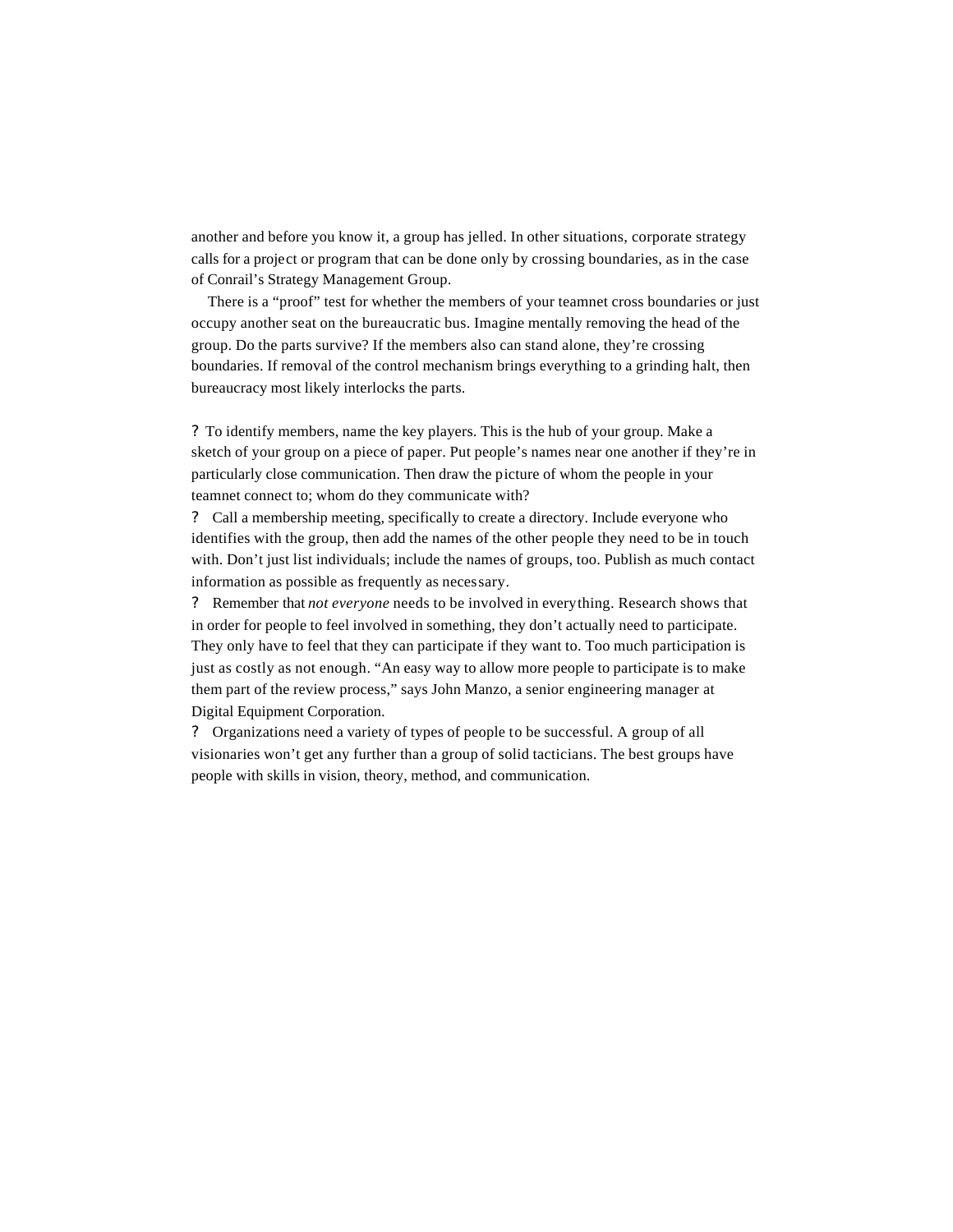#### STEP 3. CREATE LINKS

The next step is to establish links. Begin with the physical connections. Then notice the actual use of the connections, the interaction traffic among the players. Over time, interactions carve a pattern deep enough to forge relationships, the lifeblood of teamnets.

Personal relationships are the threads that bind the network. Many people's jobs consist primarily of networking—passing information, making connections (both personal and conceptual), staying in communication with the vested interests. This is the special "networker" role, the person who focuses on the linking function. Such people can be found setting up information systems, serving as "switching centers" of connections, facilitating relationships, and encouraging a trusting environment.

Every successful boundary crossing teamnet has many internal pathways and multiple connections. Many teams get off the ground quickly if people already know one another. This is not at all a prerequisite; teams only need to account for it when their members do not know one another. Regardless of their familiarity with one another, people thrive on their connections, the more the better.

So leave plenty of space, time, and support for links. Without them, your teamnet is going nowhere, which is precisely what happens if a boundary crossing group lacks purpose.

? Take your membership sketch and add the key relationships in the group. Where are the strongest links? Where are the missing links?

? Because everyone cannot be together all the time, you need to solve the distance problem. Hold a brainstorming meeting to figure out what technology is available to people, what kind of communication system you would like to have, and then tally up the inevitable cost in dollars. Adjust if necessary. Remember that time is key to effective boundary crossing groups.

? No matter how much technology you introduce, make sure you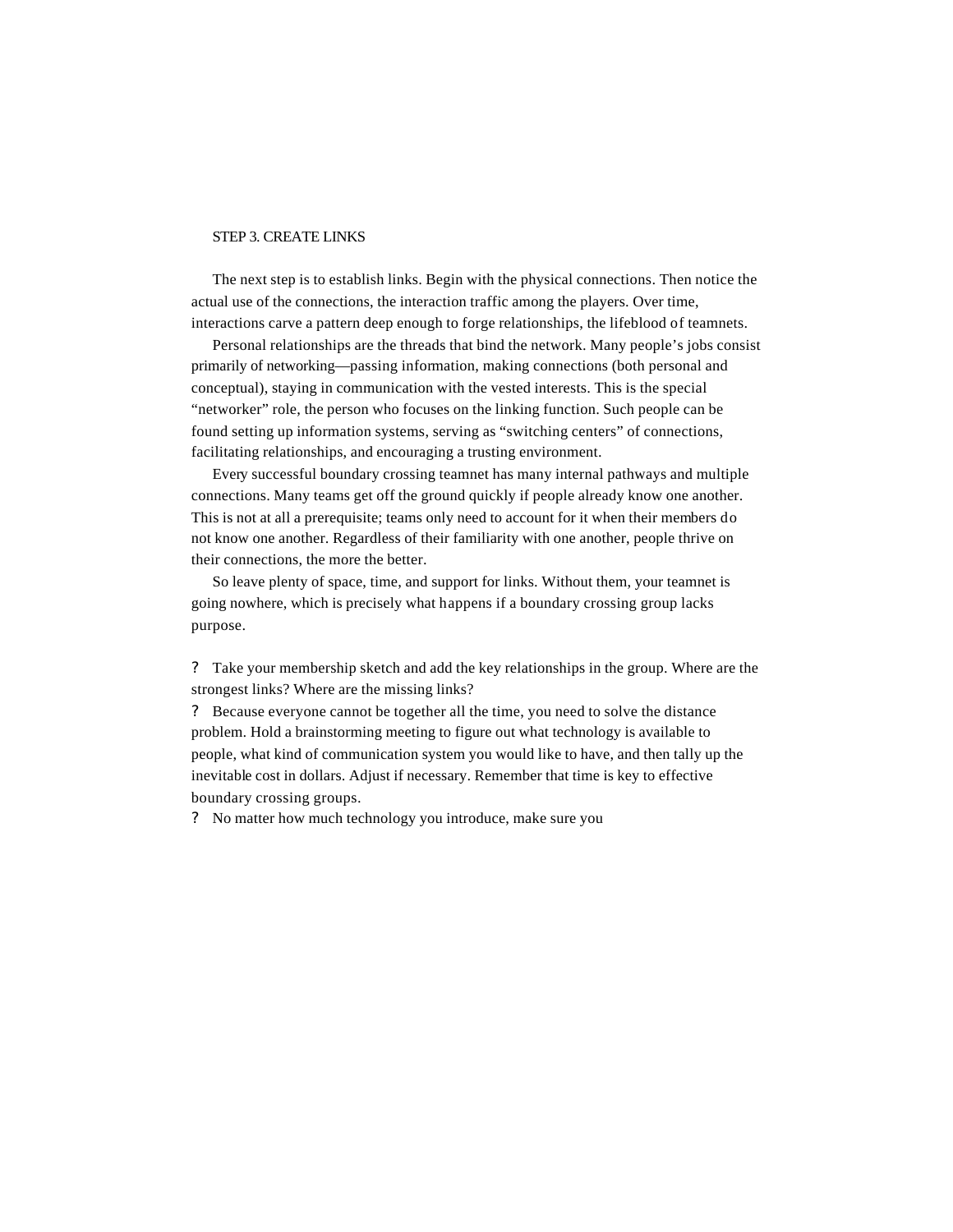also meet face-to-face periodically. Face-to-face meetings are where people learn to trust each other.

? Develop a joint presentation that captures the purpose, mission, goals, and plans of the group. Use this to recruit new members and marshal resources.

? Develop a simple handbook of key shared information, and a glossary to capture common vocabulary. Include the membership directory as a section in it. It doesn't need to be fancy to be very helpful.

#### STEP 4. MULTIPLY LEADERS

Of the many myths about successful groups, the most confused are about leadership. There is a popular misconception that networks are leaderless.

On the contrary, they are leader*ful*. Teamnets need many leaders to express common themes from different points of view. Since teamnets cross boundaries, members bring different needed contributions to the table. In our experience, most successful groups have multiple leaders.

This idea is a lot easier to write about than it is to put into practice. Because we've all been brought up in the old hierarchical style, with single teachers, religious leaders, and authority figures, we naturally tend to buy into the sole person-at-the-top as the only way to go. Put that model aside for the moment.

*The most effective way to run a boundary crossing teamnet is with many leaders.*

Successful teamnets substitute this new approach to leadership for the old one. Everyone involved has a contribution to make toward a shared purpose. Individual expertise plays a critical role in boundary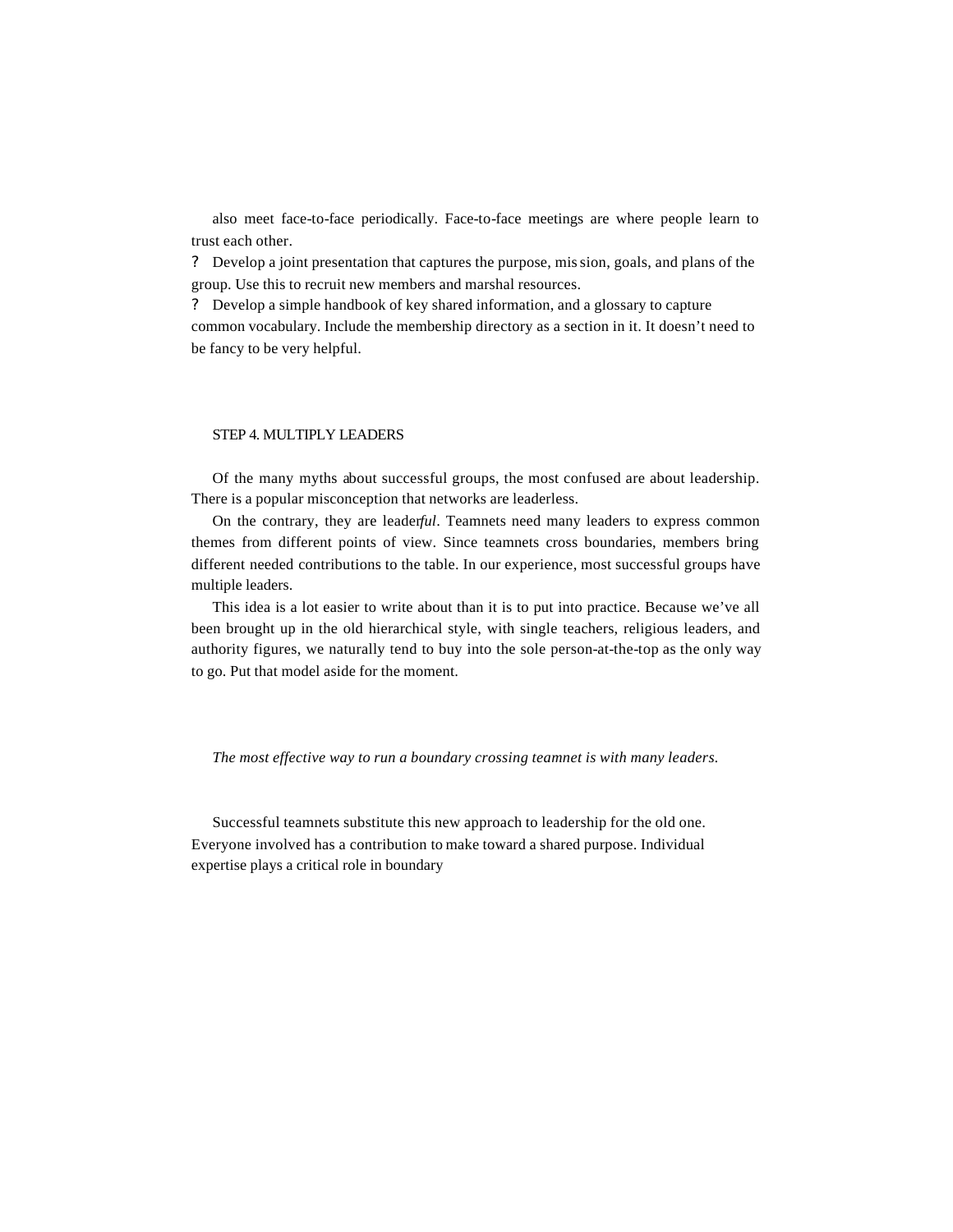crossing. One software project team that we worked with for two years had five team leaders, each responsible for a different module of the overall system. The project was highly successful even though the original appointed leader resigned after about four months, and the newly appointed "acting" leader rarely came to meetings or even paid much attention to the project. So long as things were going well and the team met deadlines, he had no concerns, even if he frustrated the team with his lack of involvement. The team was effective, as each of its leaders stayed in close communication and shared the same overall goal.

"Team leadership enhances the possibility that different leadership skills can be brought to bear simultaneously. One member of the team may be a visionary, another may be gifted in conceptualizing a course of action, and so on. No one knows enough to perform all the complex functions of contemporary leadership. Yet most— almost all—discussions of leadership deal with it as though it were a solo performance," John Gardner told the Annual Membership Meeting and Assembly of the Independent Sector in 1984.<sup>7</sup>

The technical term for multiple leadership doesn't exactly roll off the tongue: "polycephalous." Once you learn its simple definition— many = poly, headed <sup>=</sup> cephalous—you'll never forget it. Astute anthropologists invented the word to replace one that didn't explain a certain phenomenon they were observing.<sup>8</sup> Until they came up with a new term, they described tribes with more than one leader as "acephalous" (without a head). Most indigenous social systems do not have a single chief (monocephalous). Rather, there is a chief warrior, chief midwife, chief hunter, chief herbalist, and other leading experts. The tribe distributes its leadership among the handful of functions vital to survival and prosperity. A particular leader comes to the fore depending on the nature of the crisis facing the group—an enemy, a food shortage, an epidemic. Everyone is first among equals.

Not only networks, but hierarchies also, can have multiple leaders. The Japanese have perfected the form of the "blunt" hierarchy: a small group of powerful representatives makes final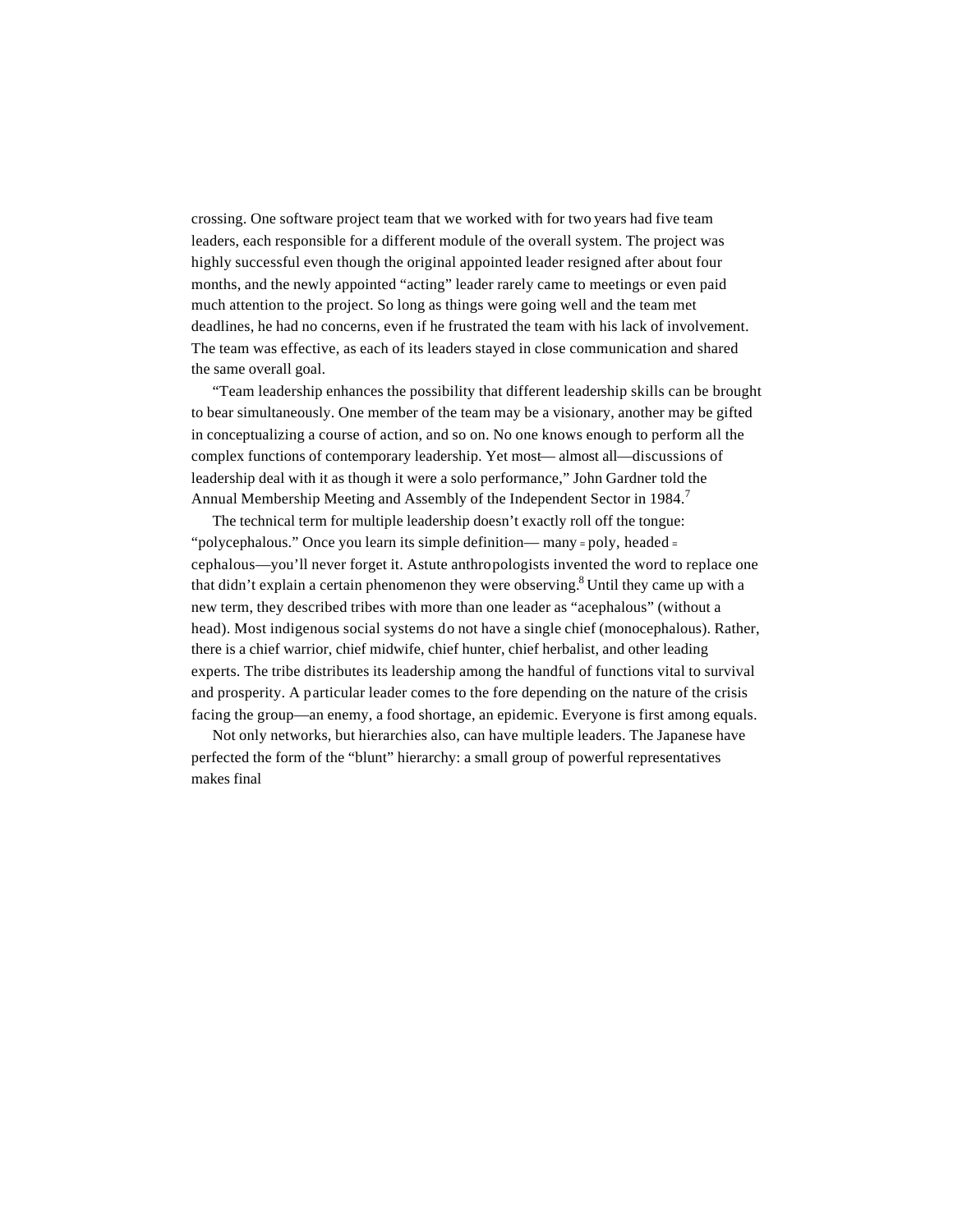decisions. The West usually regards hierarchy as "single-pointed," a pyramid with a single chair at the top. Still, great differences remain between hierarchical and network leadership. Hierarchies minimize positions of power and changes in leadership. Networks maximize leadership and rapid turnover in response to change.

Whether the external hierarchy appoints or anoints leaders, natural leaders always emerge from within a group based on its own dynamics. Appointed and natural leaders can coincide, complement, or conflict.

Leadership ability includes knowing how closely to entwine leadership with followership. Distributed leadership is regarded as necessary for the successful functioning of a distributed process.

? Does your group have multiple leaders? The test is simple: Can you hear several voices or only one? Is dissent encouraged or discouraged?

? Multiple leadership requires facilitation. Although this role can rotate and its title can vary—facilitator, coordinator, or even chair—someone needs to be responsible for overall facilitation at all times.

? As you plan, think about the roles each person will play and how that endows them with leadership. Make a list of what each person contributes to the group. This is his or her area of leadership.

? Call a leadership meeting. Talk through who is responsible for what, then write it down. Include this information in your "Thamnet Handbook."

? Discuss who else fulfills each responsibility. This exercise indicates where leaders are also followers. The ability to move between these two roles is itself a sign of leadership.

? Think of the different leadership roles at different stages of development: visionaries, communicators, facilitators, practitioners, theoreticians, challengers, collaborators, and contributors all have their moments as the team process unfolds.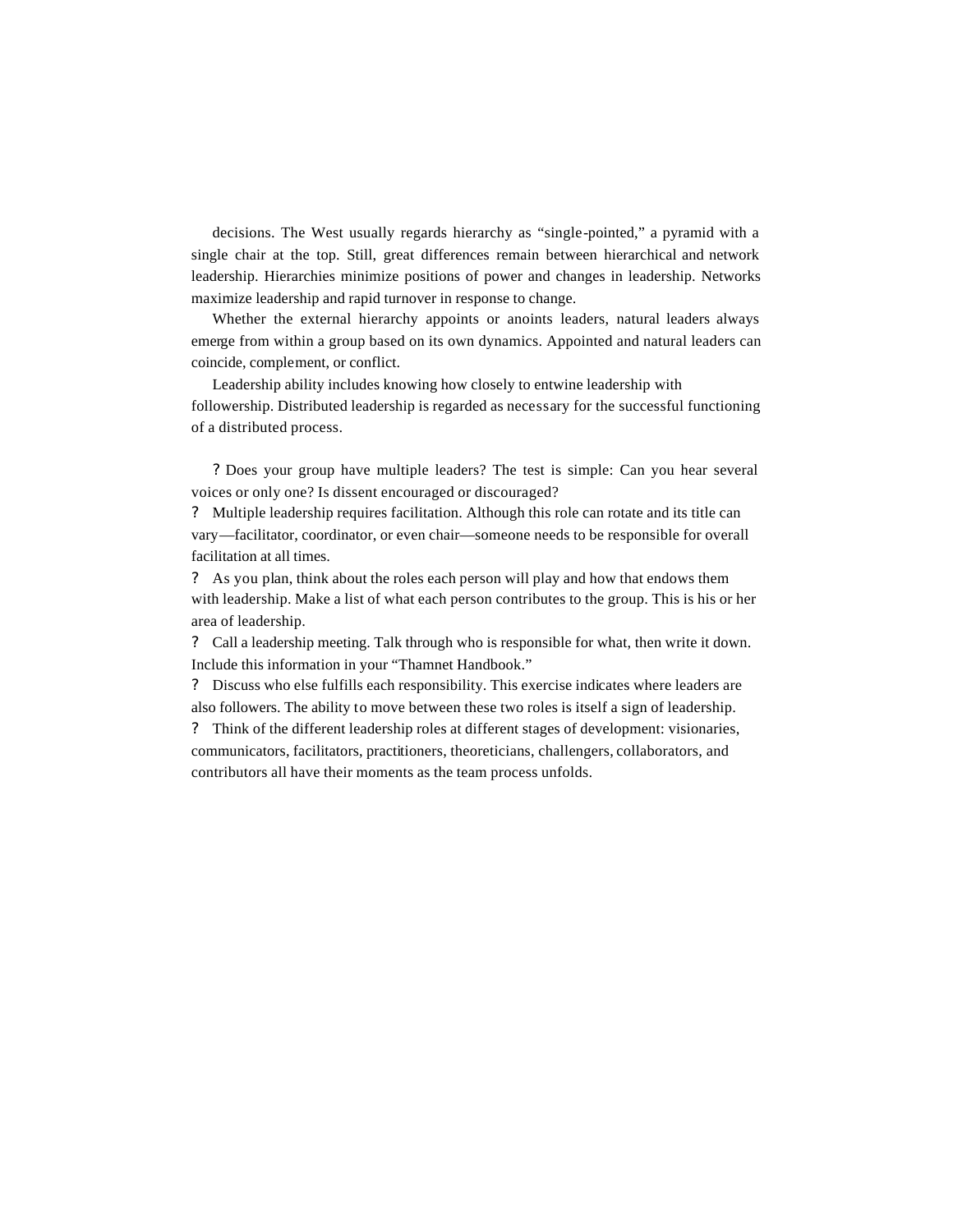These activities are extremely useful: they serve to winnow out which people are truly committed to the task. They also help define who your liaisons will be to other organizations. People connect at all different levels, and in complex loops.

#### STEP 5. INTEGRATE LEVELS

The more "connected in" any new initiative is to a larger universe, the more successful it will be. The more isolated it is, the more difficult it is to obtain resources and accomplish goals.

Consultants work at multiple levels in organizations. Foreigners "with a pass" (often physical badges) have the privilege of being outside the companies' hierarchies. Without going out of bounds, they talk to the CEO, the executive team, middle managers, secretaries, and people on the shop floor. This access gives them the ability to connect at many levels of the organization simultaneously. The more levels they interact with, the more complete their view of the organization. 'To connect in at many levels of the organization, teamnet members need to take on a consultant viewpoint.

When it comes to levels, there are two directions in which to look:

to the context bigger than yourself, and your components that are smaller. The Center for Quality Management (CQM), a consortium of 85 companies working together to learn new quality techniques, connects to something bigger and to something smaller. It is part of the bigger Total Quality Management movement, which involves thousands of companies, with numerous cross-company and cross-industry trade associations. Smaller, CQM comprises all its member companies, each of which is a whole enterprise unto itself. CQM is successful because it both connects with the outer world, and works closely with its member companies.

The same principle holds for a teamnet within a company that works across internal boundaries. It needs to connect up into the higher levels of the whole company as well as down into the specific functions that its members come from.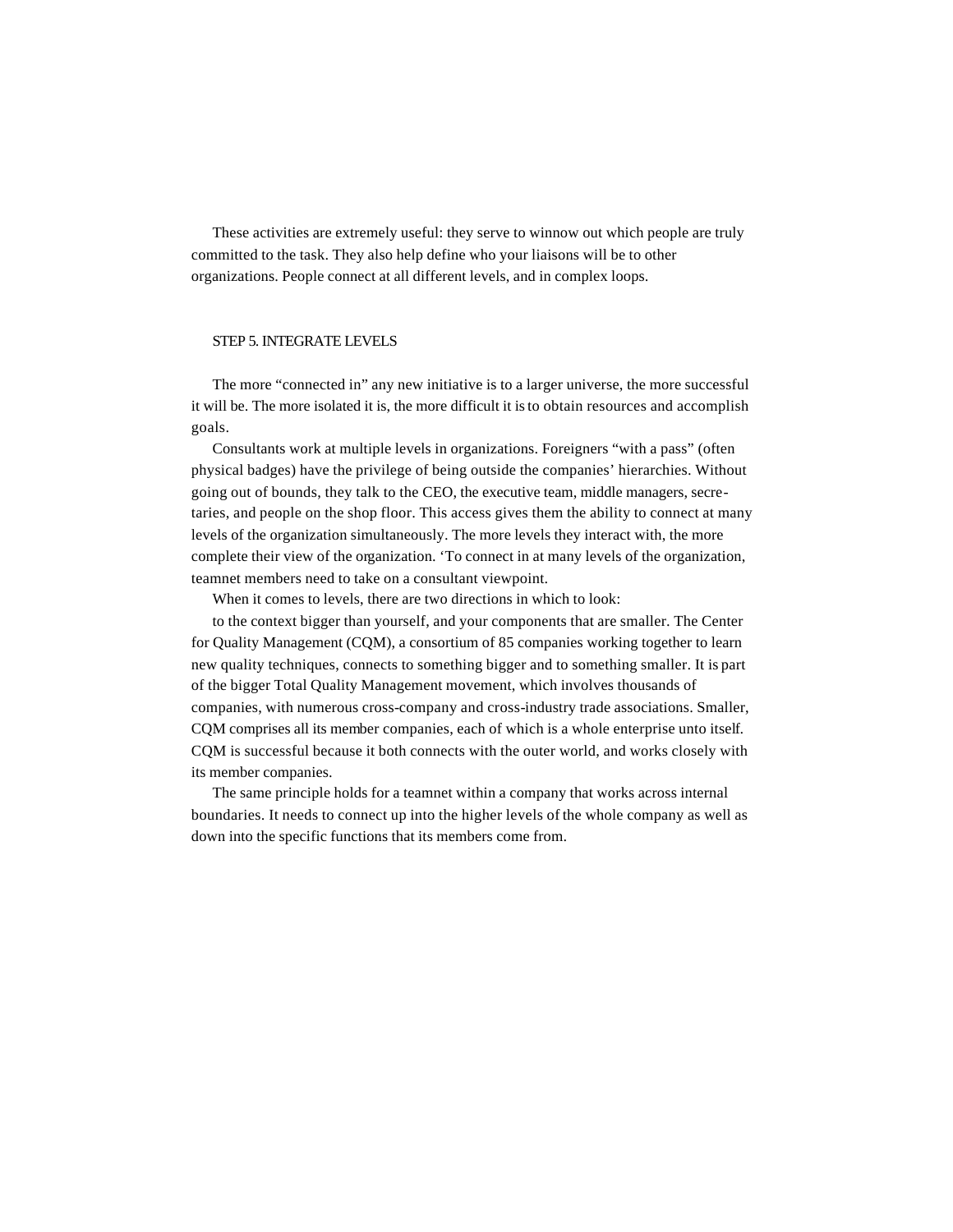? Call a meeting to talk about the levels. Use a white board and markers to draw a common picture of how your teamnet connects in. What boundaries does it cross? When you agree on the picture, enlarge it and hang it on the wall of your regular meeting room. Add a notebook-size version to your "Teamnet Handbook."

? Play "Targets and Arrows." Whom do you need to influence? These people are your "targets." If you lack connections at certain levels, figure out who the "arrows" are: the people you know who know the targets. Who can make things happen? Who can stop them? Who can influence the stoppers? Who are the silent supporters?

? It is a misconception that successful groups are "flat." They are not. They are lumpy, clustered, multileveled organizational forms. Form as many subgroups as are practical, corresponding to the work at hand. Each subgroup chooses a leader. This leadership group gives the network sufficient latitude to do its work quickly, without having to consult everyone on every decision.

## **Thinking About Teamnets**

One piece of good news about teamnets is that you already know much of what you need to know to be successful. Successful boundary crossing groups have many of the characteristics of any healthy team. They employ many of the same methods as any good quality effort, and they follow the basic principles of any good change process. Apply the well-known fundamentals in these areas, and you will meet with success—whether you do so unconsciously, accidentally, or by design.

Now beware. Most how-to resources on teams —tacitly or explicitly—assume that the people co-locate, that the group shares a common workspace, and that they depend on regular face-to-face meetings.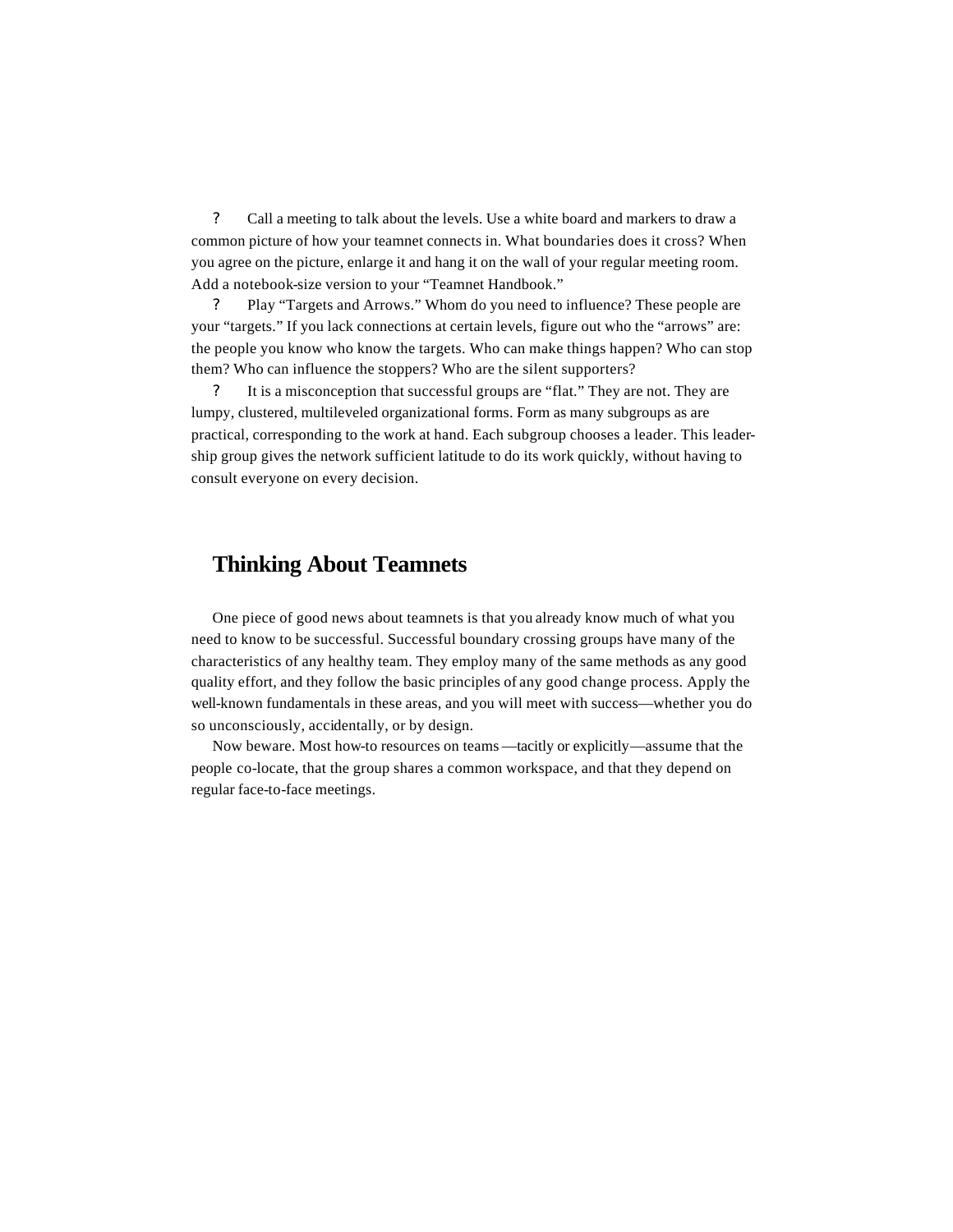#### *By definition, boundary crossing teamnets are rarely located in the same place.*

This makes the teamnet contribution clear: adding the boundary crossing dimension of distance and difference—across space, time, and function—introduces an entirely new slant. By incorporating existing knowledge of teams, quality, and process, we add the "teamnet dimension."

Small groups are the basis for larger groups. The world works because small groups of people eventually sit down together and make decisions. When multinational companies negotiate global alliances that affect measurable proportions of the planet's resources, they do so in small groups. No more than a few handfuls of people sit down with one another to explore options. At the other end of the scale, when small manufacturers sit down to discuss a flexible business network, they represent companies that are themselves small groups. When a new project gets going, a small group sits down in a conference room to figure out what to do next.

When people come together in small boundary crossing groups, they automatically seek to perform as a teamnet. Networks of any greater size comprise clusters, groups, and teams of people as well as free-floating individuals. If you examine large groups in close, fine detail, you inevitably see small groups interacting with other small groups.

You have been gaining knowledge of small group behavior since the day you were born into your family. You already have an understanding of the dynamics of small groups perhaps you've even taken a course, read an article or book, or attended a lecture. Basic knowledge about small groups is an essential prerequisite for effective participation in networks of all sizes and scope.

Today, companies urge managers to: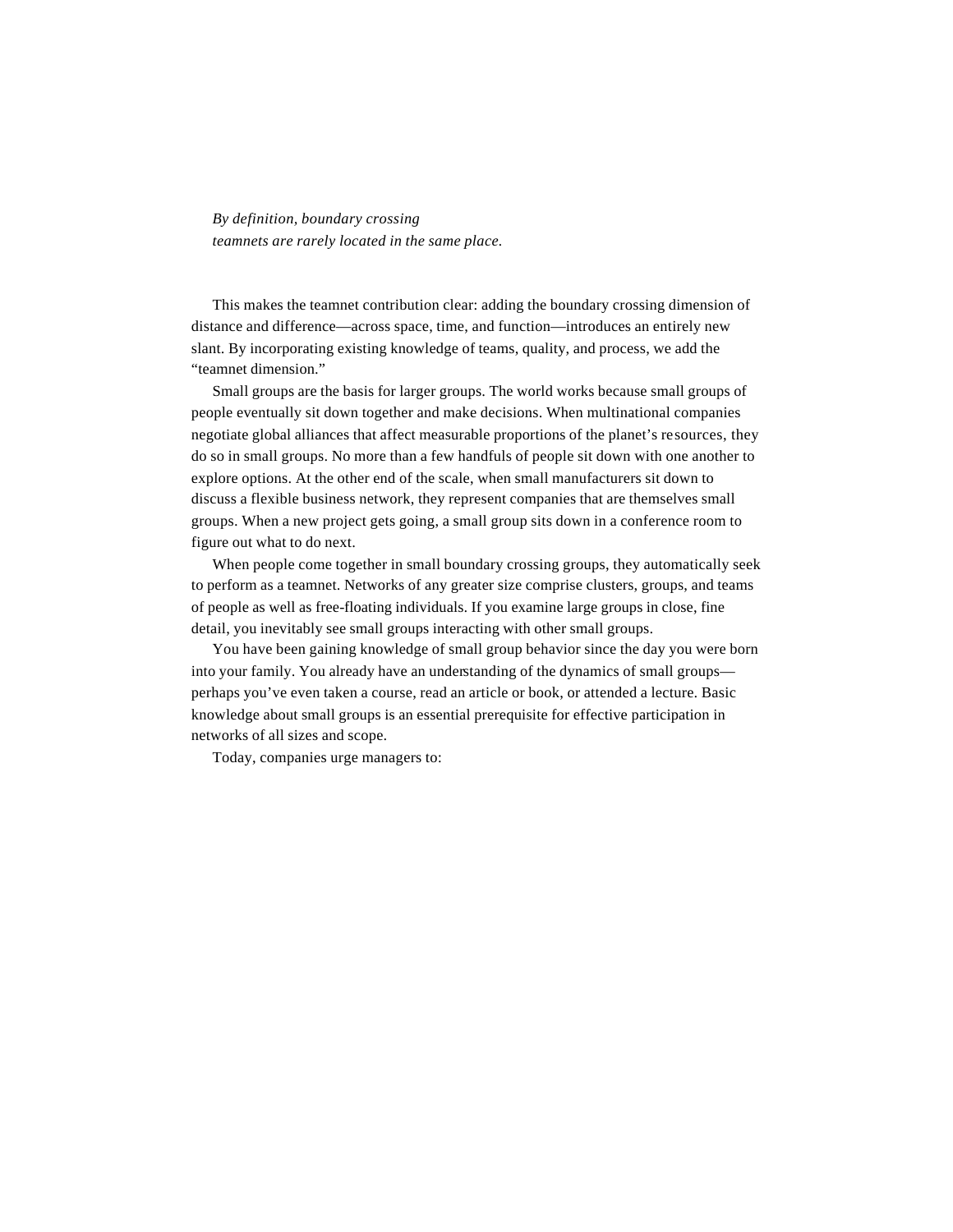- ? Get closer to the customer;
- ? Solve local problems locally;
- ? Create small business units;
- ? Push down decision making; and
- ? Decentralize.

All these prescriptions and trends lead naturally to more empowered small groups and more networked organizations.

*The best networks start as teams and grow into teams of teams.*

Teams and quality go hand in hand. Companies form teams to consider whether to do a quality program, then to design and implement programs. Within the program, teams form to tackle specific quality issues. Companies that implement quality programs tend to become more team-based organizations. One consequence of business process redesign is often a permanent team approach to a work process.<sup>9</sup>

Quality programs focus on people as the sources of solutions. Participation is a key value. Good ideas can come from anyone and are most likely to come from people closest to the problem.

You have been part of groups that work, and groups that haven't worked. On more than one occasion, you probably have asked yourself, "How can such smart people be so dumb?" If you're lucky, you also probably have experience as part of an exceptional team—a "dream team," where everything clicks. The group that clicks does so because it pays attention to some fundamental ideas.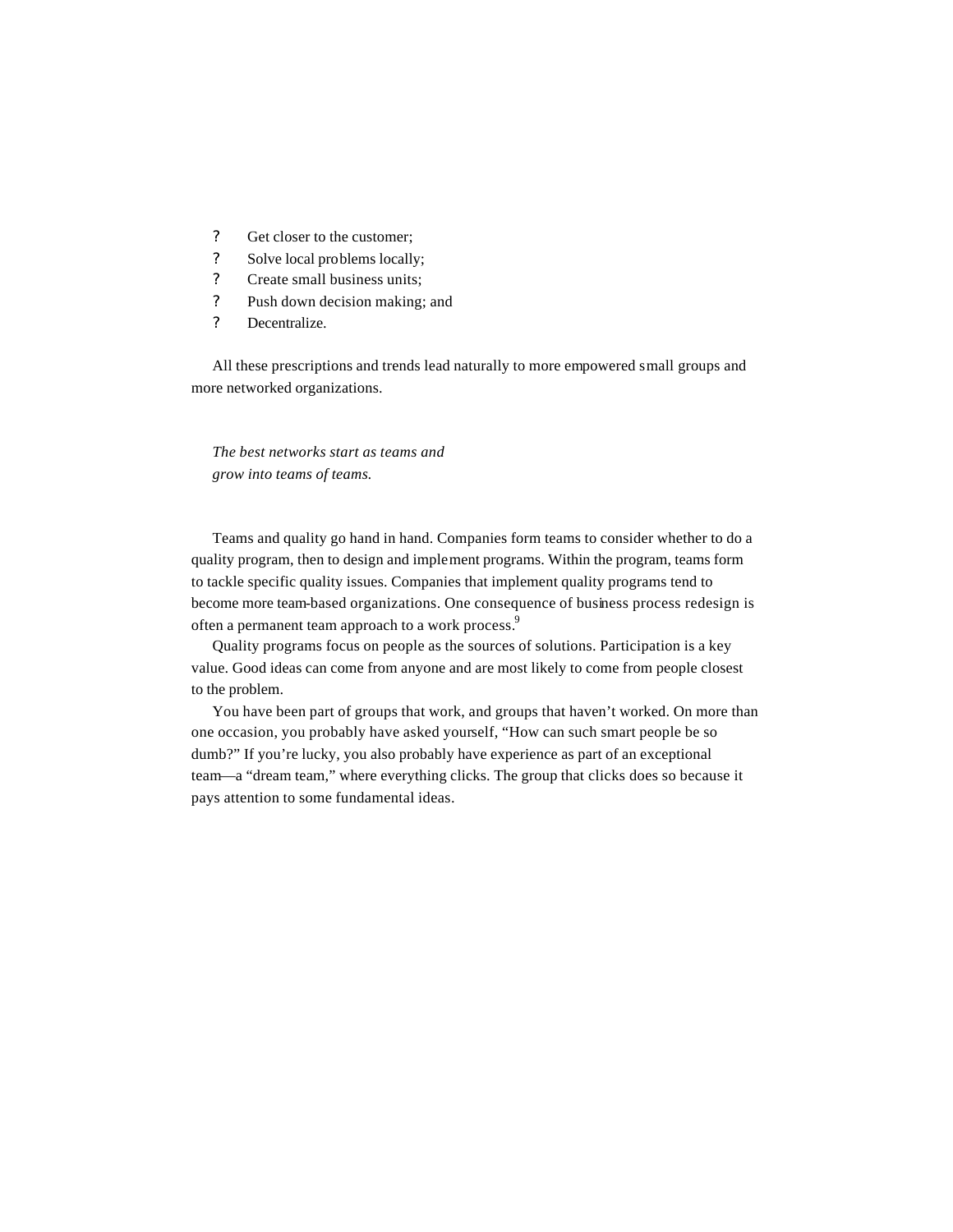#### BE EXPLICIT: MISSION AND GOALS



Teams form around outcomes and serve customers with needs. Where work is a natural chunk of purposeful, needed results, teams with a common alignment of diverse capabilities form in powerful *synergy.* Where teams form around poorly related activities and unclear outcomes, an equally powerful energy *sink* sucks the life from all people trapped in such a system. Following a merger of two airlines, the new company puts groups with the same names from each of the old companies together in the same organization. With entirely different work processes and strikingly different goals, the merged group becomes a war zone, accomplishing nothing.

Take out any how-to book about teams, no matter what decade it was written,<sup>10</sup> and you'll receive your first assignment, something like: "Write a mission statement." Goal setting is usually the first chapter in these what-to-do books. It's very, very basic and particularly important for the boundary crossing distributed sort of team.

Every teamnet needs a sharp, concise expression of motivation. While you do not have to produce a mission statement in any formal sense, you do have to know what your group is about. Regardless of how the group articulates the mission in the beginning, it is the spark of life itself for the still-forming group. Nor do you necessarily have to write it down. A picture, image, diagram, or chart may clearly convey the needs that drive the group. A few spoken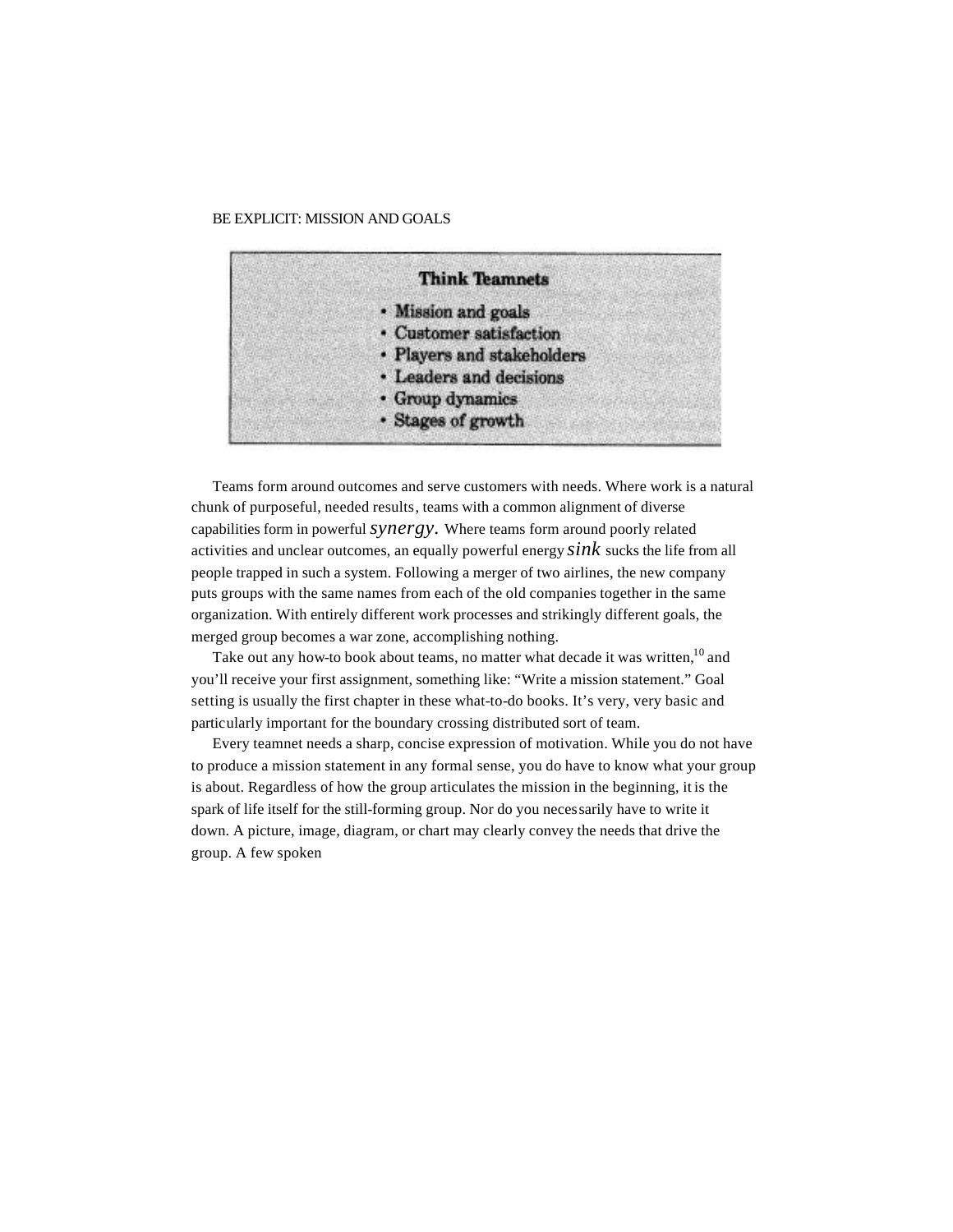words of intention, or even the napkin that everyone signs at a "commitment" dinner, are heartfelt expressions of the group's fundamental beliefs. One of the most successful vision statements we've seen was the front page of a newspaper set five years in the future. The group manager drew her view of where the project would be with headlines and "photos" with captions.

*What is the single most important thing that teamnets must do? Be explicit.*

Unless people can externalize the purpose and make it tangible, teamnets cannot fully form. Explicitness of purpose needs to reach some minimal level. Otherwise, there is no basis for common cause. Few actions are as powerful as a teamnet all signing its joint statement of purpose, and hanging it on the wall of its regular meeting room for all to see.

Myriad team training manuals provide a wealth of tools and techniques for helping a group divine and define its vision and goals. However, buyer beware. There are no guarantees that any specific group of people can arrive at a shared purpose using any particular technique.

While difficult for any newly forming group, developing purpose is even more challenging for boundary crossing groups. The problems of distance, time, and diversity aggravate the situation. Unless your distributed group comes to a common picture when together, you'll all go home and go your own way. A shared outcome becomes the potential adhesive for the group.

#### **YOUR CUSTOMER'S CUSTOMER IS YOUR CUSTOMER**

Wondering where to start? Quality provides a specific direction to look for purpose. If the quality movement has done nothing else for modern busi-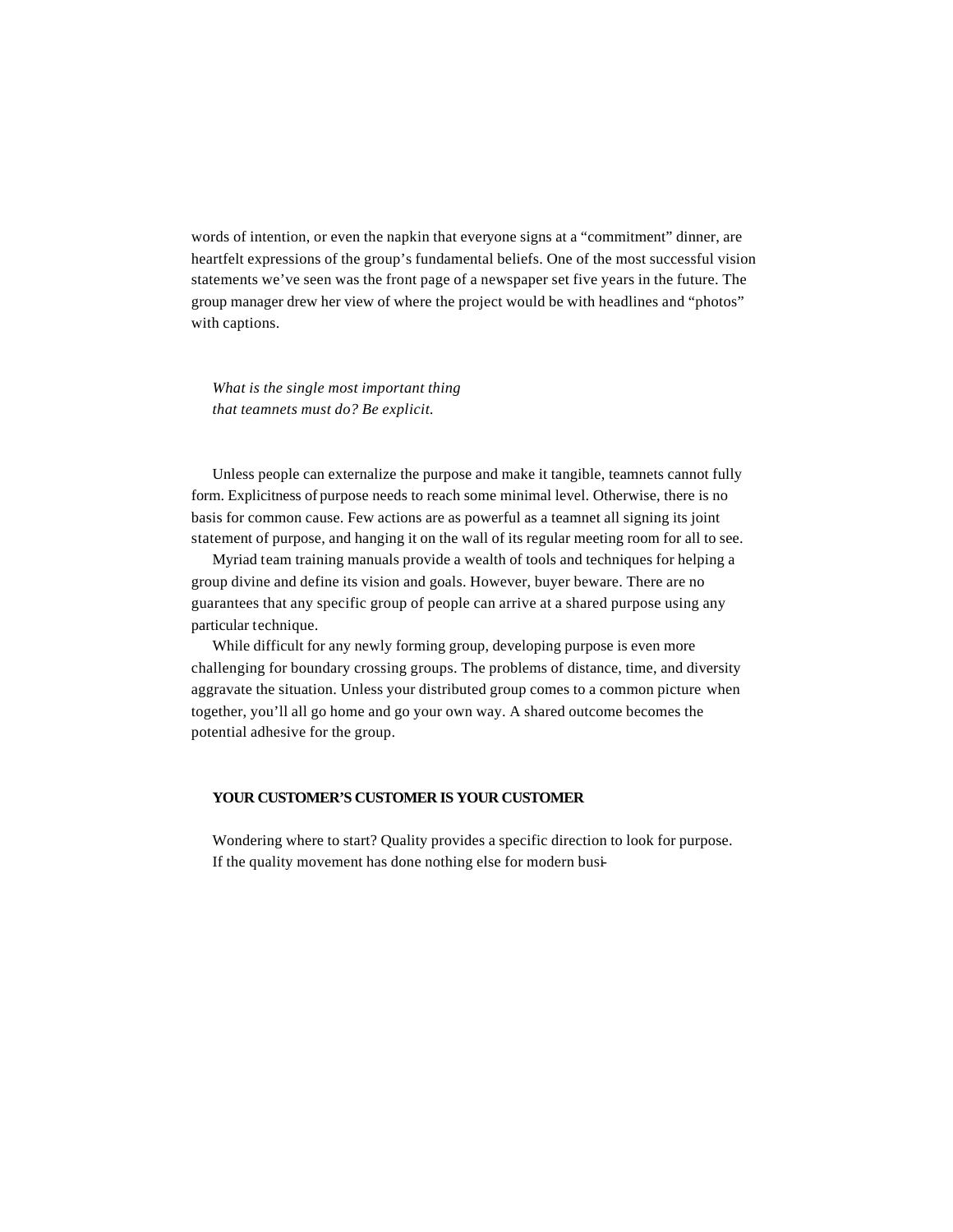ness, it has brought the "voice of the customer" to everyone's attention. Quality practice begins with the end in mind—the customer of an organization's work. For an accounts receivable group, your customer is not just your company's customers; it is also the people in your company who have to do business with the customer. The customer provides the enterprise with its external goals. The essence of the quality approach is to satisfy or exceed customer needs.

In the search for purpose, the quality view provides direction.

*Look to the consumers of your organizations output: they are the ultimate judges of the value you add. They vote with their preferences.*

Quality processes build in a feedback loop. Customer focus ascertains needs and dictates where the change process begins. At the end of the process, the organization offers its output to customers, who make their marketplace statement as to whether their needs have been met on time and at an affordable price.

Stumped on how to quickly gather information on customer needs, one short-term strategy development group set up a two-day-long event. Since they couldn't bring in customers on such short notice, they brought in the major sales account managers, and interviewed them extensively about *their* customers' needs.

In many situations, customer needs stand for shared goals. They serve as the "higher authority" driving your teamnet's work and providing the context for decision making. Focus on customer needs as an easy way for your boundary crossing teamnet to arrive at shared goals. With a common customer view, your group can work side by side and from afar. To fully understand your customers, you need to understand their customers, expanding the view of who is in the loop.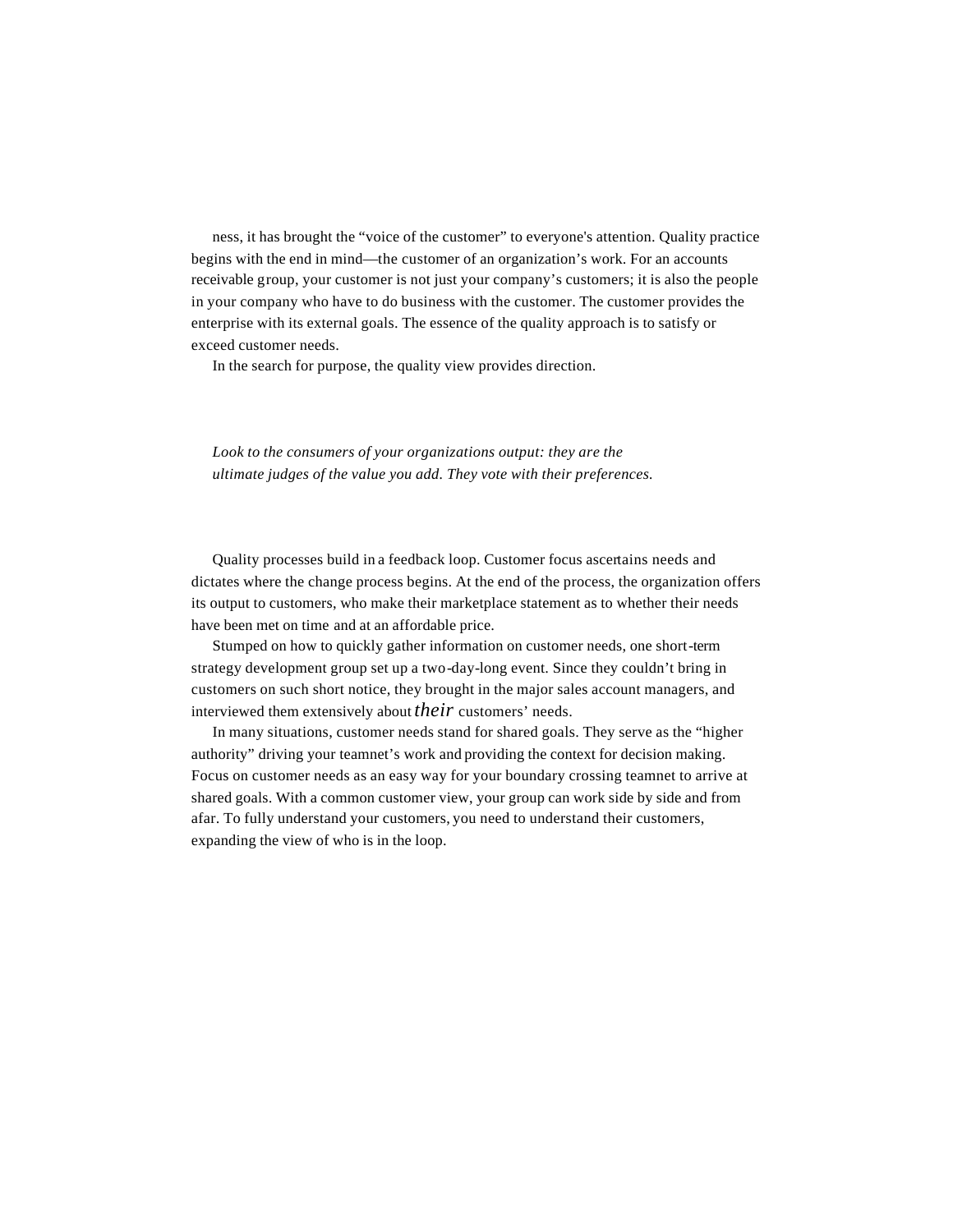#### WHO'S IN THE GAME? PLAYERS AND STAKEHOLDERS

Your mission points to your essential membership. While the quick impulse is to involve everyone you can think of in the network, it is better to at first think small. Ask the question, "Who are the key people who need to be involved to accomplish the purpose?"

Each person brings energy, change, and differences to the purpose. As your group expands from its founders, it needs to reevaluate and reaffirm its commitment to the common purpose. Over time, there is natural feedback between the players and the purpose. The best approach is iterative, shaping these factors together.

*Begin with an idea. Get some of the obvious people together. Discuss the idea and decide who needs to be involved. Talk with these people. Incorporate their ideas or debate the issues. Get agreement on a common plan. Go to it... whoops! The unexpected. Things happen. Things don't happen. People come, people go. Goals shift and are adjusted. The plan is modified. People affirm revised targets, and continue working.*

Within the constraints of purpose and the ever-present limits of resources and time, you need variety in your teamnet membership. The specific purpose determines one type of membership variety:

the experience, skills, and commitments required to accomplish the goal. The more complex your goal or context, the more diverse the mix of skills and knowledge required.

Another type of variety required is general and related to team dynamics over time. This is not another set of people. In a network,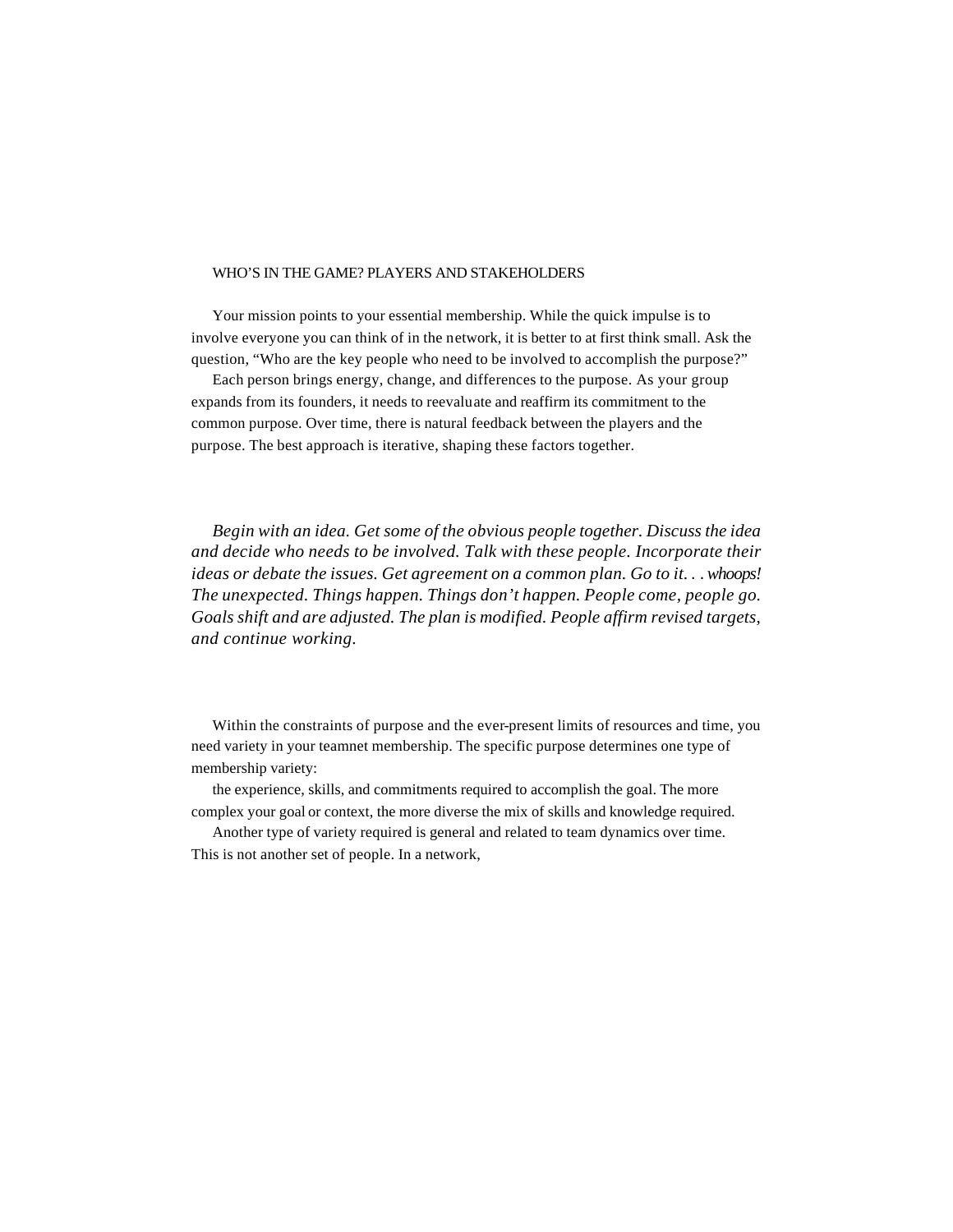everyone is part of the process. In a network, the pattern of interactions and the realization of a common output are what is truly "real."

People do not play a single process role in a group. Overtime, they play multiple process roles. New steps along a group's journey require different capabilities and skills. Generally speaking, there are four general styles of team members:

- ? Collaborators,
- ? Communicators,
- ? Contributors, and
- ? Challengers<sup>11</sup>

To see the need for multiple styles, just imagine a team composed of all one type: the vision-no-action group of collaborators, the interminable talkfest of communicators, the isolated confusion of contributors only, or the endless bickering of a collection of challengers.

#### LEADERS AND DECISIONS

Are leaders born? Is there a unique leadership type, style, or personality? Is leadership learned? Is it earned? Is it Nature or Nurture?

Leadership is the most ubiquitous role in human groups. Every group has leaders because groups need leaders. They create leadership roles that members fill. While in some groups leaders also are appointed, every group develops natural leaders. Sometimes these leaders coincide; sometimes they collide. In teamnets, leaders are not only born; the group itself makes them.

To see leaders in your boundary crossing teamnet, shift your focus from individuals to the group system. The system as a whole has leadership needs that permeate the entire group.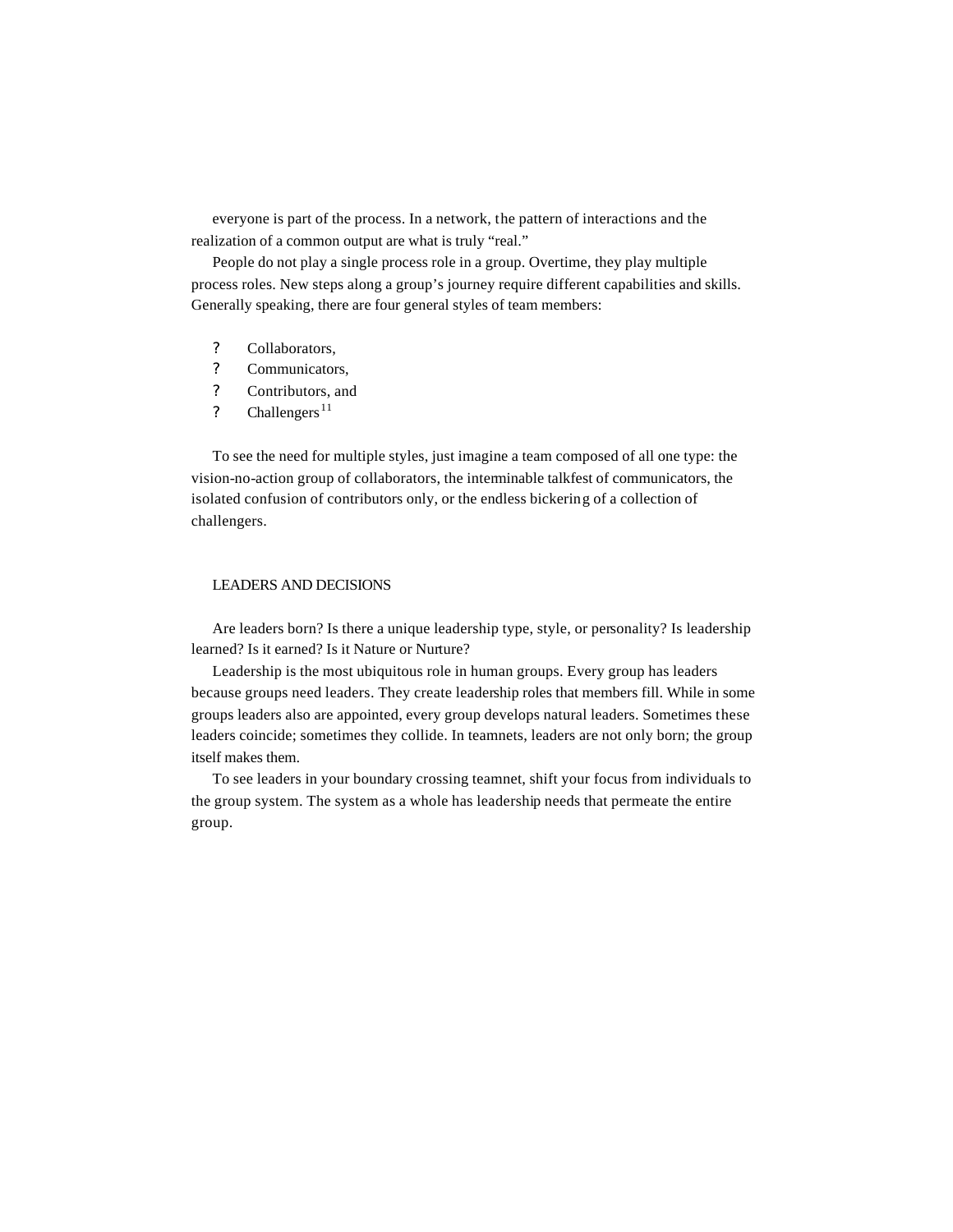*In a teamnet, there is no single person on top all the time.*

One or more members take and shift responsibility to represent the group at different times. Every task offers an opportunity for leadership. "Leadership involves conducting, coaching, and mentoring:

A conductor brings forth the best talents of an orchestra; a coach builds capabilities and confidence, and a mentor shapes talent. Knowledge-era enterprises are a composite of orchestras, basketball teams, and jazz combos," writes Charles Savage, an expert on "knowledge networking organizations."<sup>2</sup>

Leadership invests purpose with particular people. People make purpose tangible by propounding a position. Different people argue for a need, take responsibility, enlist support, take action, resolve conflicts, move things along, know when to get out. Different people become leaders in varying situations.

Recalling one successful teamnet experience of 15 people from diverse internal organizations in the United States, Canada, and Europe, a manager remarked, "When we needed a technical expert, Joe was the leader. When we needed a marketing expert, Steve was the leader. When we needed a product development perspective, Celeste was the leader. When we had to talk to the vice presidents, I was the leader."

*Hierarchies minimize leadership. Teamnets maximize it.*

Do not confuse leadership in teamnets with decision making. Leadership without portfolio, pocketbook, or power is typical in successful networks. Each group's decisionmaking needs are different. Individuals handle some decisions, smaller subgroups handle some, and the group as a whole handles some. Deciding for the whole used to be the job of the top dog; in a teamnet, it can be many people's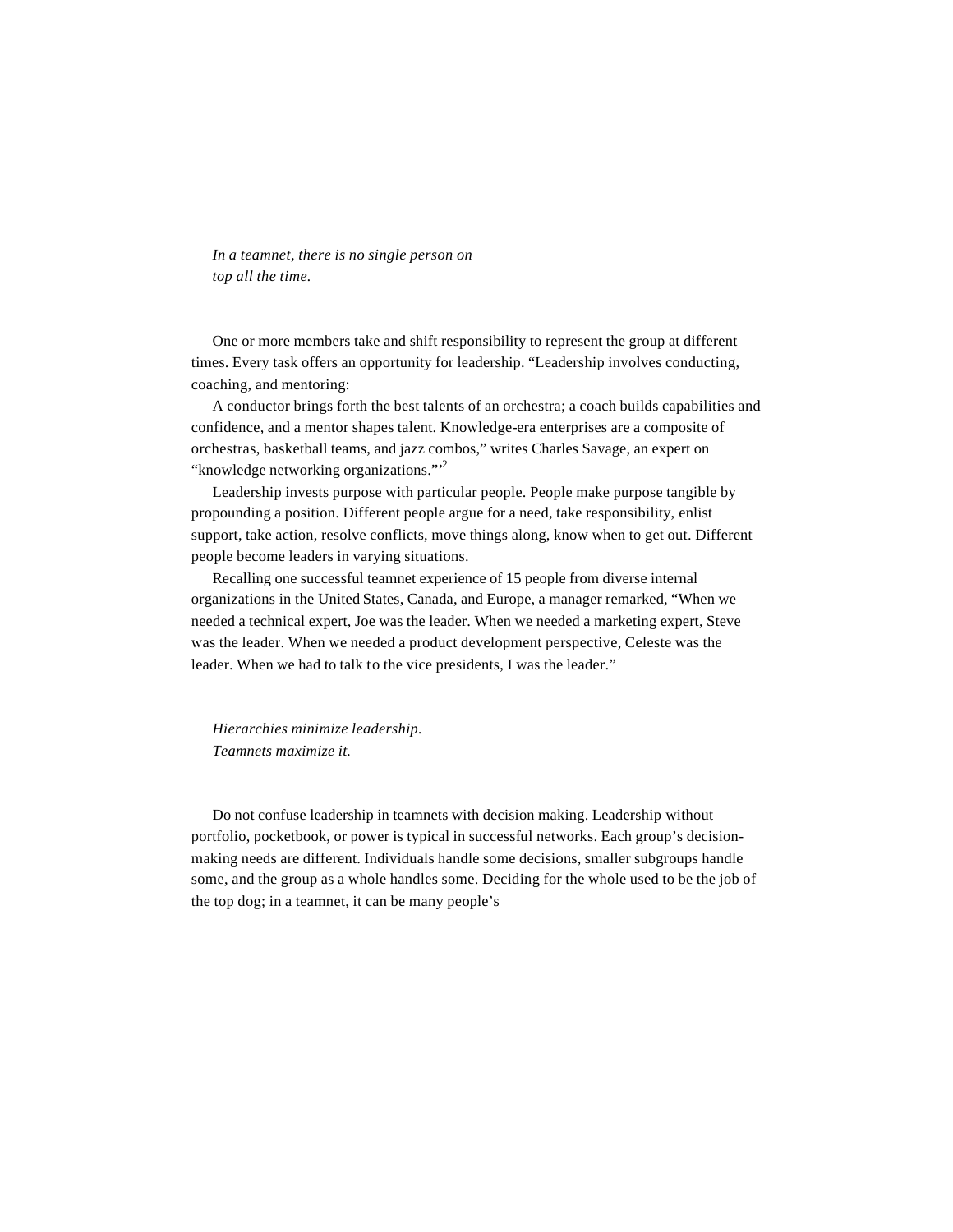jobs, depending on what decision needs to be made. When four vice presidents acting as co-sponsors of a major business change process could not come to agreement, they jointly took the decision to the CEO, who was able to frame the question in strategic terms, and make a decision.

The first principle of teamnet decision making is to know what level the decision calls for. Keep the list of big decisions short. The second principle is to develop and cull options iteratively, avoiding "winner—take—all'' votes.

Teamnets usually make big decisions by consensus. This does not mean one-member, one-vote where everyone agrees unanimously. This is a potentially deadly practice. Nor does it mean a majority vote with an unhappy minority. In practice, a consensus decision is one without significant opposition, one members can support, or at least tolerate. In hindsight, people seem to make many decisions by virtue of having stopped talking about alternatives.

When a decision calls for some level of formality, try the multivote:

- ? Generate a list of options, as many as possible, perhaps through brainstorming.
- ? Combine those that everyone agrees are the same.
- ? Give each person multiple votes—equal to about one-third of the number of

options—to indicate preferences. For example, if there are 15 options, everyone gets five votes.

? Vote. Then reduce the list by dropping items with the fewest votes. Discuss and revise the list as necessary.

? Multivote again. Repeat as necessary until a clear favorite emerges or everyone agrees the next vote is final.

#### REMEMBER THE T-GROUP: ATTEND TO GROUP DYNAMICS

In the real world, goals are not always clear. Membership is cloudy. Leaders tangle. Time marches on. Meanwhile, groups have their own dynamics, some thousands of years in the making; some in the making now.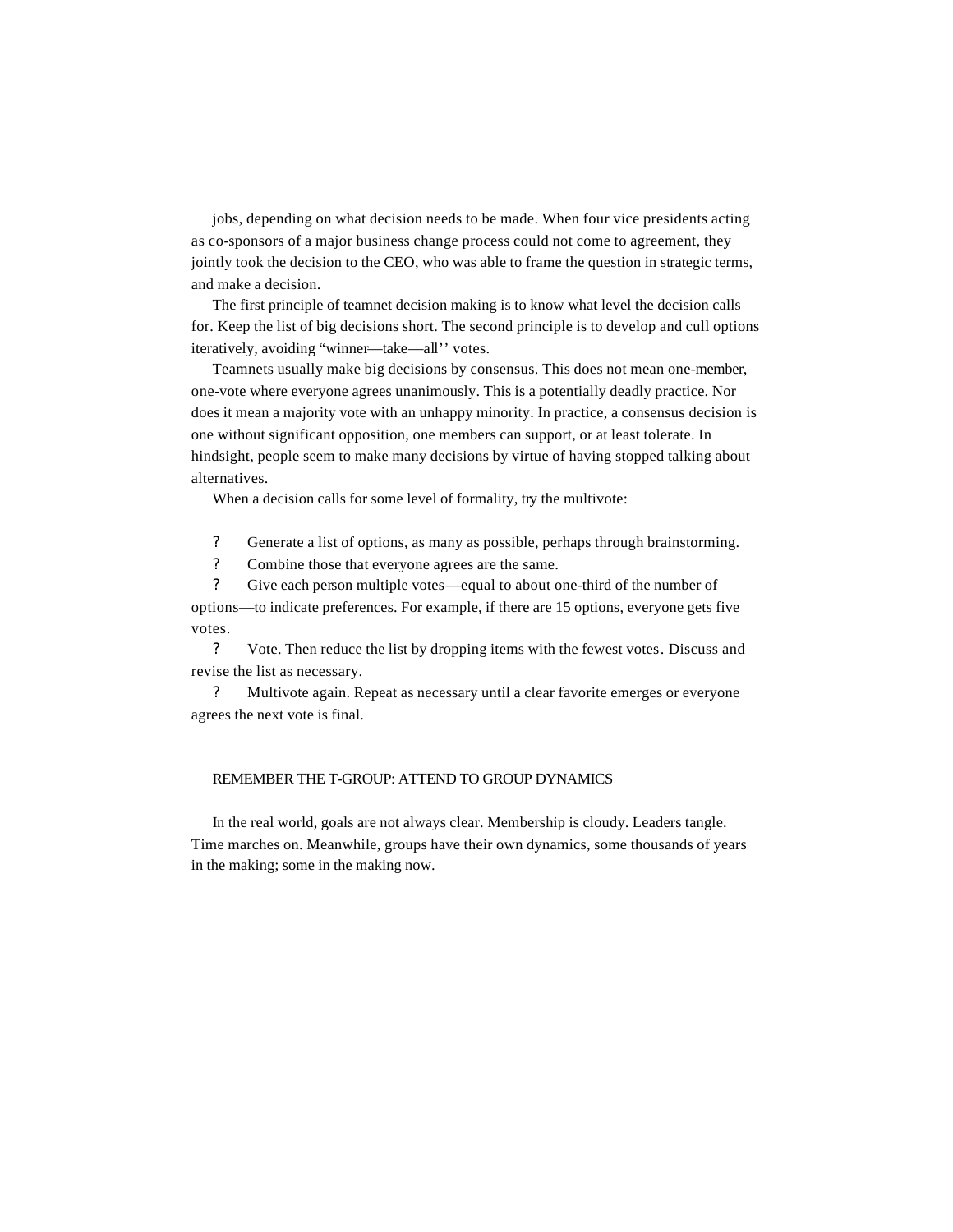There is no shortage of tools and techniques for dealing with the nitty-gritty of team life. For each stage of maturity, from vision to decision making to action to testing to realization, there are multiple approaches already canned and "on the shelf." Resolving conflict, for example, is an ancient team problem. Principles of negotiation, conflict resolution, and constructive feedback codify some of these timeworn best practices. Availing yourself of these resources is well worth the effort.

Today's teamnets are creatures of the Information Age. The modern world of information recasts the ancient scene of a group of people all in one place together.

#### *Information has displaced place as the central organizing principle of human groups.*

Information connects people. It explains why a group can spread out and still accomplish work together. Information makes distributed work possible. Distributed work, in turn, requires more explicit communication and information. More information begets more distributed work that begets more distributed teams needing more information, and so on.

In contrast to the use of decreasing physical resources, information tends to increase with use. Too much of a good thing brings its own problems; too much communication may end up choking the system. People and groups need new ways of coping with and assimilating more information faster with less effort.

Team how-to handbooks can barely keep up with technology. Some of the new modules required are:

? How to use new communication systems that connect all of people's channels;

? Adaptation of all the standard face-to-face prescriptions—such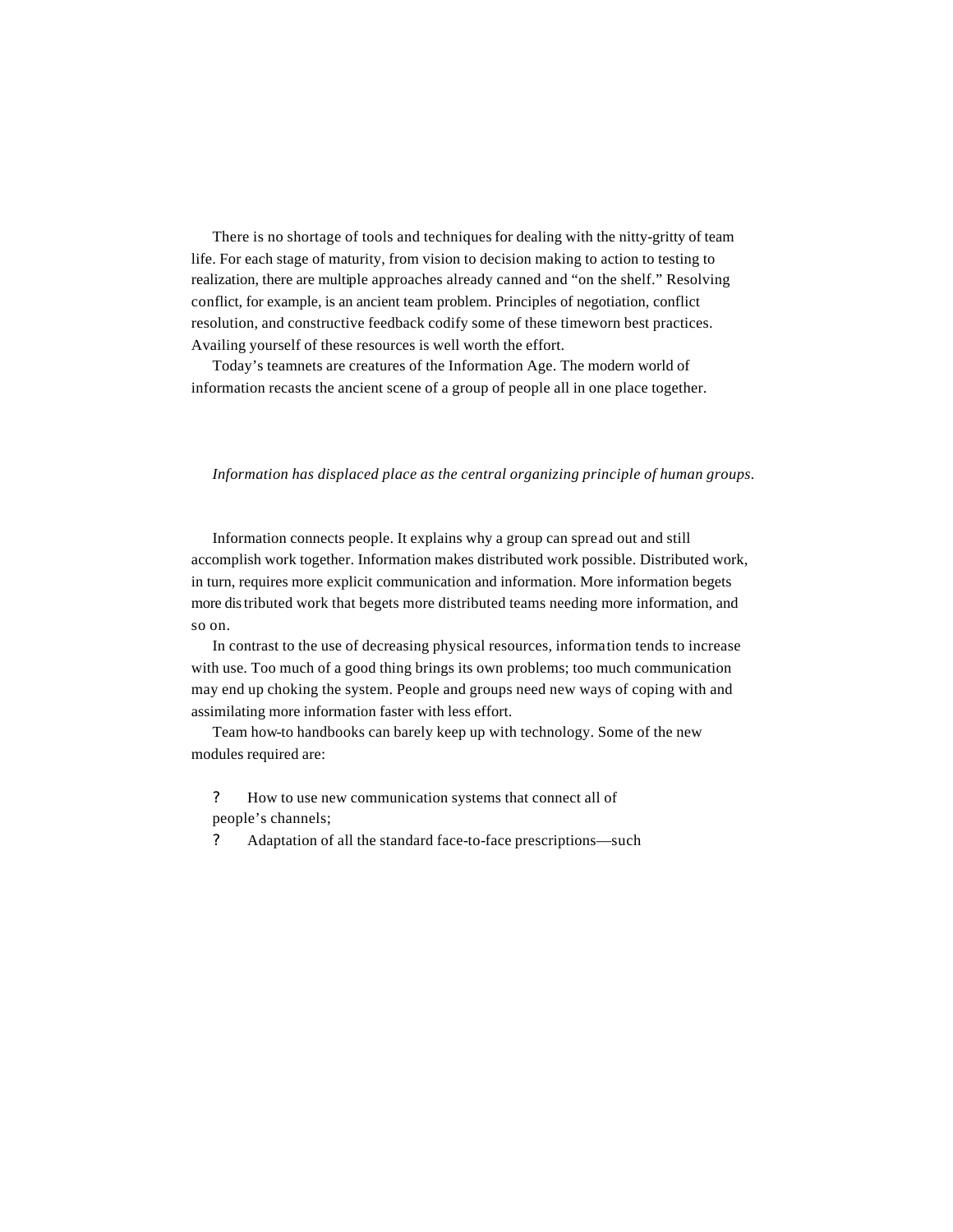as goal setting, brainstorming, or decision making—to diverse communication media; and

? New methods for coping with information overload.

Design in face-to-face time for your boundary crossing teamnets. It's hard to ever get enough of it from a traditional process point of view. Spread-out work creates teams in which not all members can meet frequently. Teamnet life is a dynamic of people being together and being apart in various configurations at various times. We need to learn a whole host of new techniques for working with exceptionally distributed groups.

#### CONSIDER THE LIFECYCLE: THE TEAM STAGES

Teams take time to grow. While each team's life is unique, teams are just like people: they go through general stages of maturity. Some groups go through the stages very rapidly, some slowly. Many get stuck at a stage, perhaps fatally.

Team handbooks usually offer a whole section on group passages, with a chapter devoted to each stage of growth, or stage of maturity, or phase of development, of a group's life cycle. "Forming, Storming, Norming, and Performing" is one easy-toremember and popular team growth process.<sup>13</sup>

Teams form and perform in stages that combine general maturity phases with particular steps rooted in the purpose of the group. Thinking it through requires looking ahead, anticipating what's next, keeping all the right balls in the air. Since everything can't be done all at once, it is necessary to lay out a scheme for what happens when. To do that, you need to chunk time. Group activities into simple phases:

? Things to do right away, ? Things to do next, and ? Finally, the last things to do.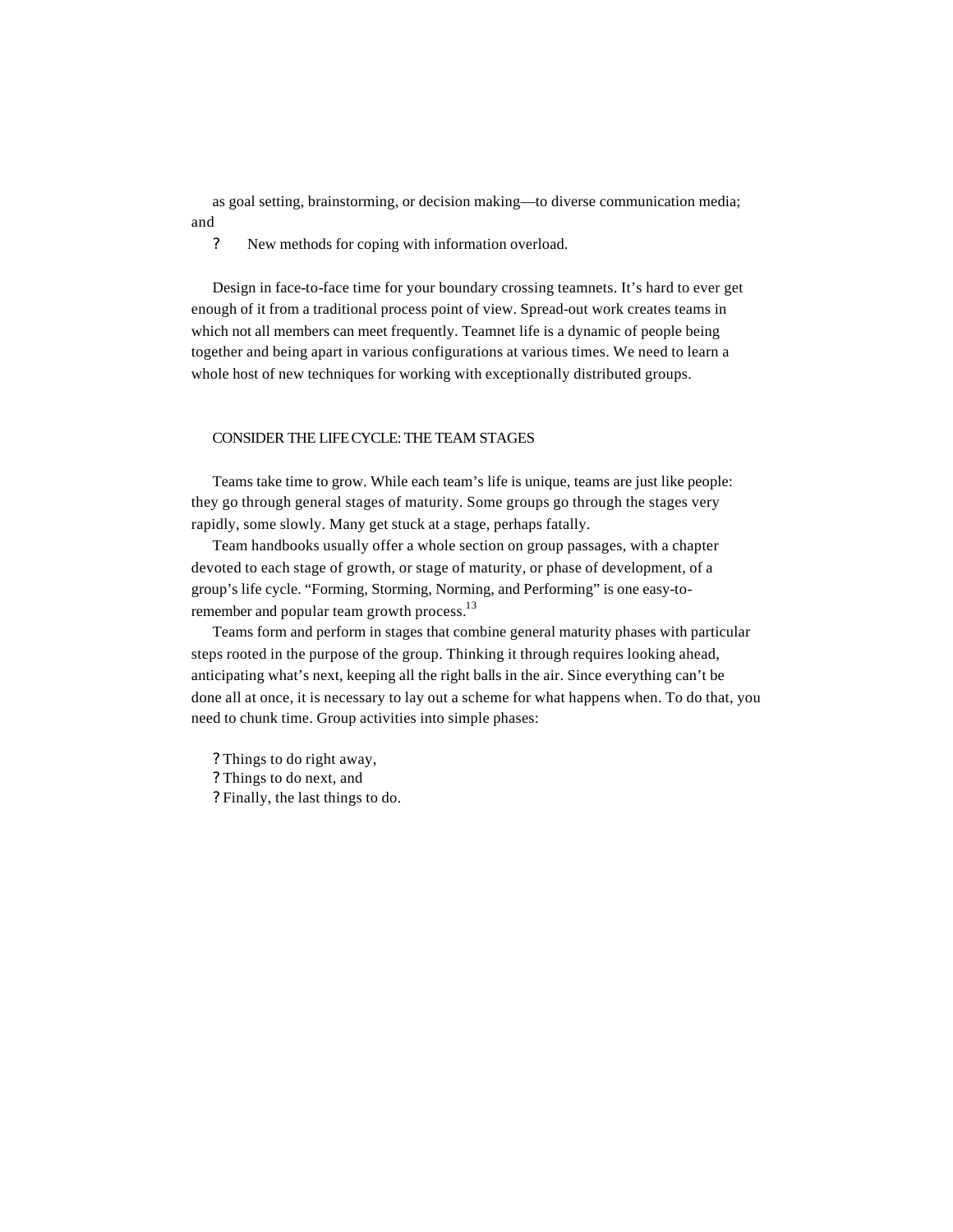Without strain, you have defined the beginning, middle, and end of a three-step process. Clustering activities into steps is a powerful tool. Used consciously, you can integrate natural group development phases with the steps required to achieve the desired outcome. You can anticipate, generate, and monitor the future.

## **Phases to Growing Your Teamnet**

No matter how you cut it, every project has a beginning, middle, and end. Companies cut the process and name each of these stages differently. Some have formal processes for getting from here to there, while others grope their way along the life cycle.

Regardless of names, boundary crossing teamnets go through five general phases. Each phase represents a set of activities and objectives. While the phases overlap, with some tasks carried out in parallel, there are clear differences between them. Progressing through the phases, the group moves through the life cycle of the project.

#### **PHASE 1. START-UP: SIZING UP THE OPPORTUNITY**

This is the just-a-glimmer-in-the-eye stage. That doesn't mean there's no work to do. There is plenty, as the idea goes from vague conception to something that people can act on. "Start-up" means gathering information and arguments, assessing the situation, finding allies, sizing it up, quantifying and qualifying it. It's the early beginning, the concept stage. It may last a very long time, or be brief. It's before things really get started but after the idea's Big Bang.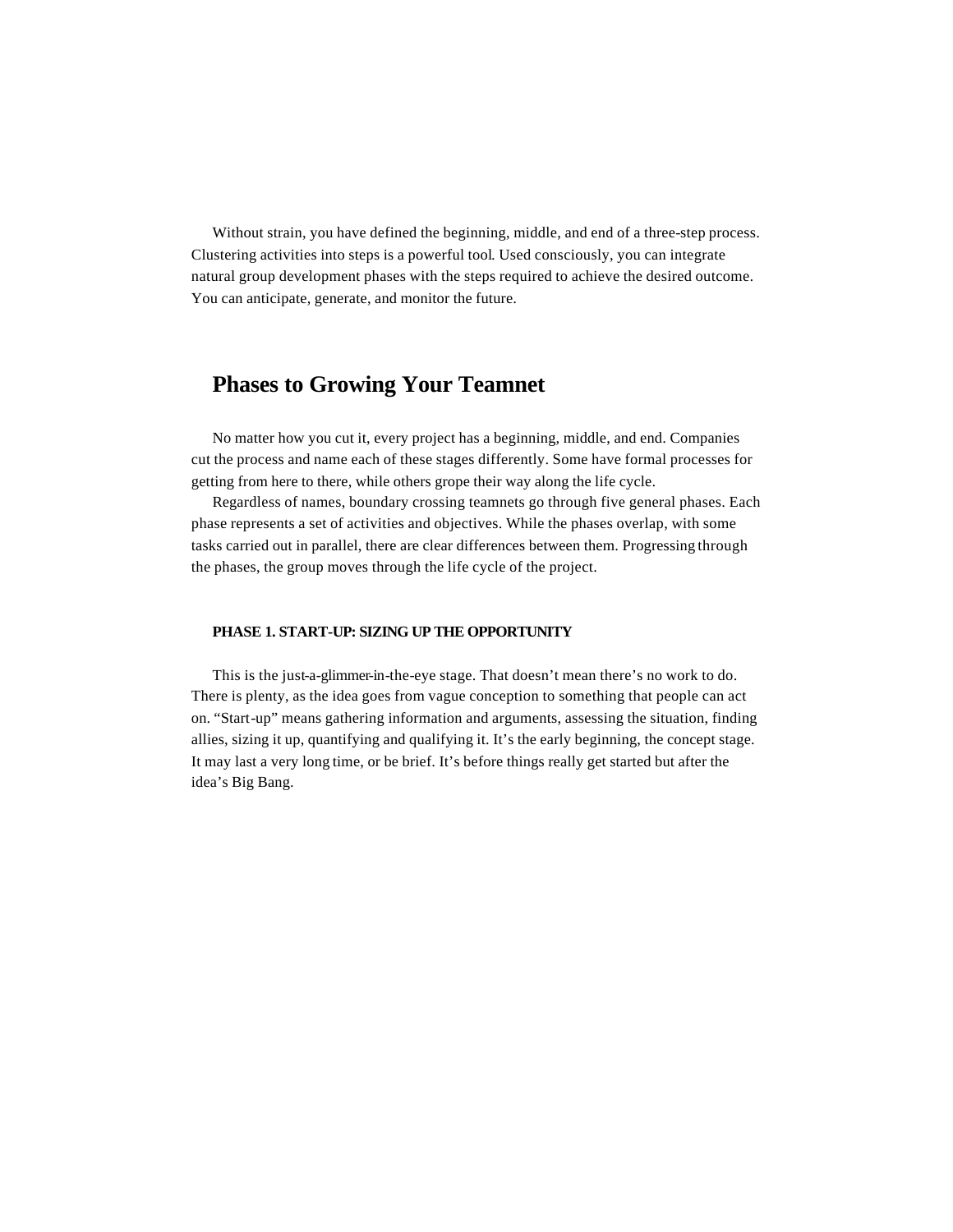#### **PHASE 2. LAUNCH: GETTING IT OFF THE GROUND**

Fasten your seat belt. You can expect to encounter significant turbulence here. Pressure mounts. Time is short. Things begin to get really rocky and you'd like to hear a reassuring announcement from the captain. Unfortunately, none is forthcoming as the group must make choices and take responsibility. Differences appear, tempers flare, people drop out, others want in, promised resources become scarce, risk takers dare. It begins to feel like the worst thing you've ever been involved in when suddenly things begin to click into place. David Ryder, a consultant at CSC Index, calls this ATAMO—"And Then A Miracle Occurs." Then don't be surprised if things go bad again, relieved by new spurts of progress. "Two steps forward, one back" typifies the zigzag pattern of this phase.

#### **PHASE 3. PERFORM: MAKING THINGS WORK IN REAL TIME**

If you make it through the critical Launch Phase, you sail into the Perform Phase with the momentum of pent-up energy, newly released with someplace to go. For some people, this is the stage they've been awaiting impatiently. It's the time to put the plan into action, get the work done, and produce results. Often the longest phase, it is less rocky than the previous one, with many signs of progress. Things look good, but watch out! Keep your seat belt securely fastened. More turbulence is expected just ahead.

#### **PHASE 4. TEST: SHAKING OUT THE RESULTS**

Here is where the quality of the early phases is really tested. As completion nears, the team faces the limits of time and money, as it stares at the prospect of delivering the results to its customers. Sometimes the turbulence here is so bad that oxygen masks drop